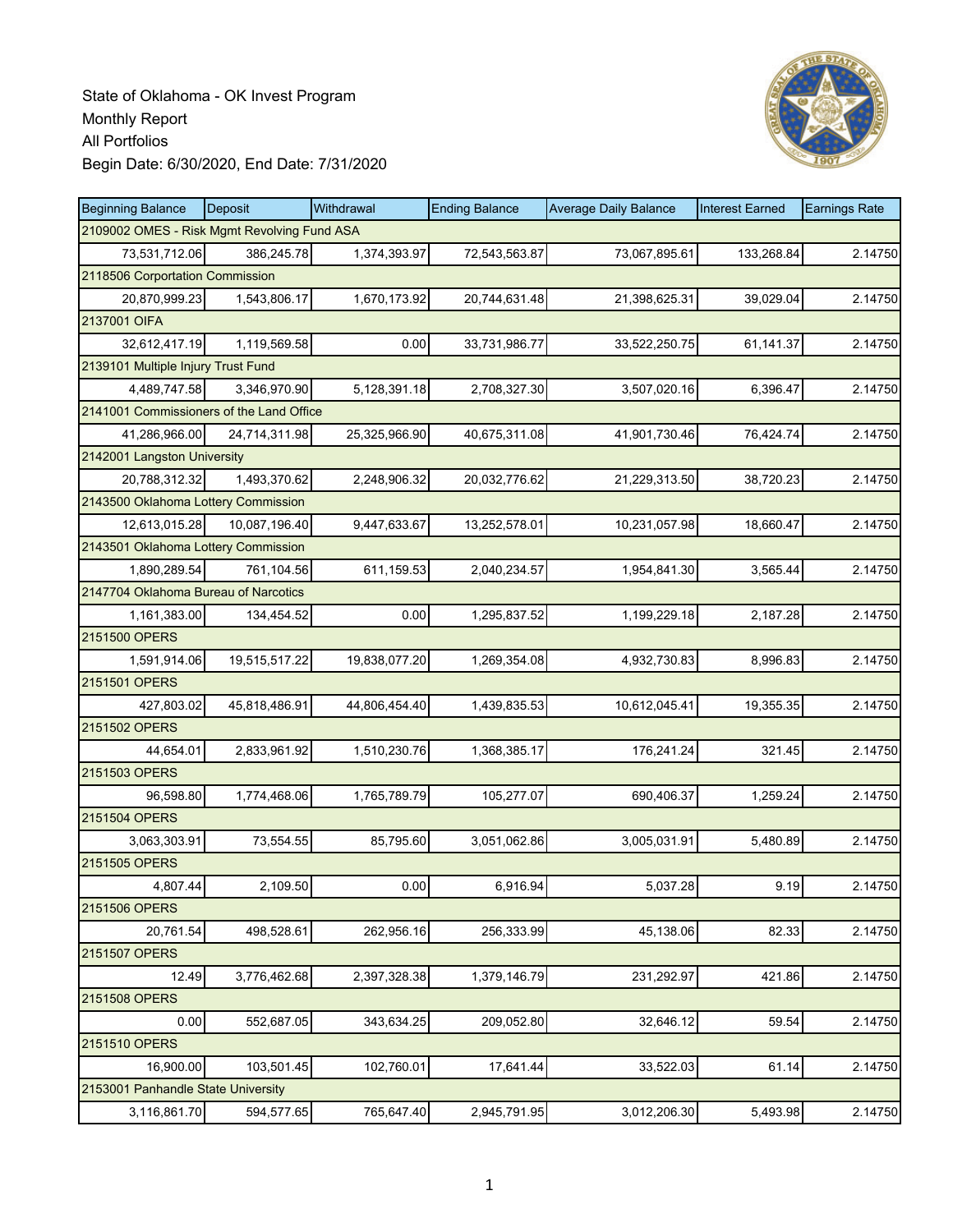| <b>Beginning Balance</b>                  | Deposit                   | Withdrawal     | <b>Ending Balance</b> | <b>Average Daily Balance</b> | <b>Interest Earned</b> | <b>Earnings Rate</b> |  |  |  |
|-------------------------------------------|---------------------------|----------------|-----------------------|------------------------------|------------------------|----------------------|--|--|--|
|                                           | 2155701 OK Police Pension |                |                       |                              |                        |                      |  |  |  |
| 13,005,407.23                             | 9,484,935.55              | 17,096,918.89  | 5,393,423.89          | 13,886,058.96                | 25,326.84              | 2.14750              |  |  |  |
| 2169502 Tax Commission                    |                           |                |                       |                              |                        |                      |  |  |  |
| 402,996,414.21                            | 414,575,752.94            | 397,615,143.91 | 419,957,023.24        | 226,028,994.46               | 412,255.21             | 2.14750              |  |  |  |
| 2169520 Tax Commission                    |                           |                |                       |                              |                        |                      |  |  |  |
| 1,174,054.05                              | 5, 163, 773. 87           | 5,610,847.61   | 726,980.31            | 4,811,611.12                 | 8,775.92               | 2.14750              |  |  |  |
| 2169521 Tax Commission                    |                           |                |                       |                              |                        |                      |  |  |  |
| 65,639,475.41                             | 65,652,922.82             | 66,133,915.87  | 65,158,482.36         | 40,269,097.11                | 73,446.97              | 2.14750              |  |  |  |
| 2174007 State Treasurer                   |                           |                |                       |                              |                        |                      |  |  |  |
| 1,904,672.45                              | 142,789.75                | 1,904,672.45   | 142,789.75            | 568,270.96                   | 1,036.47               | 2.14750              |  |  |  |
| 2183006 DHS - CSED                        |                           |                |                       |                              |                        |                      |  |  |  |
| 38,414,322.92                             | 9,554,516.14              | 7,166,200.47   | 40,802,638.59         | 38, 145, 133. 30             | 69,573.07              | 2.14750              |  |  |  |
| 7200039 Oklahoma Boll Weevil Eradication  |                           |                |                       |                              |                        |                      |  |  |  |
| 3,087,075.55                              | 133,279.47                | 32,717.86      | 3,187,637.16          | 3,205,346.49                 | 5,846.24               | 2.14750              |  |  |  |
| 7200320 Department of Wildlife            |                           |                |                       |                              |                        |                      |  |  |  |
| 3,499,432.22                              | 3,667,413.02              | 3,230,482.15   | 3,936,363.09          | 4,384,212.15                 | 7,996.38               | 2.14750              |  |  |  |
| 7200359 OERB                              |                           |                |                       |                              |                        |                      |  |  |  |
| 13,972,464.18                             | 387,981.01                | 1,110,886.29   | 13,249,558.90         | 13,879,366.56                | 25,314.63              | 2.14750              |  |  |  |
| 7200370 OIFA                              |                           |                |                       |                              |                        |                      |  |  |  |
| 666,973.36                                | 1,323.58                  | 58,438.22      | 609,858.72            | 638,401.00                   | 1,164.38               | 2.14750              |  |  |  |
| 7200391 Multiple Injury Trust Fund        |                           |                |                       |                              |                        |                      |  |  |  |
| 71,413.63                                 | 150,248.42                | 82,988.06      | 138,673.99            | 168,163.26                   | 306.71                 | 2.14750              |  |  |  |
| 7200410 Commissioners of the Land Office  |                           |                |                       |                              |                        |                      |  |  |  |
| 2,125,992.88                              | 37,661.18                 | 71,353.87      | 2,092,300.19          | 2,111,679.21                 | 3,851.50               | 2.14750              |  |  |  |
| 7200435 Oklahoma Lottery Commission       |                           |                |                       |                              |                        |                      |  |  |  |
| 14,552,656.86                             | 10,502,156.41             | 11,513,090.77  | 13,541,722.50         | 15,518,715.28                | 28,304.65              | 2.14750              |  |  |  |
| 7200515 OPERS                             |                           |                |                       |                              |                        |                      |  |  |  |
| 360,007.50                                | 501,055.15                | 619,261.08     | 241,801.57            | 575,348.67                   | 1,049.38               | 2.14750              |  |  |  |
| 7200557 Oklahoma Police Pension           |                           |                |                       |                              |                        |                      |  |  |  |
| 0.00                                      | 345,086.12                | 345,086.12     | 0.00                  | 31,232.33                    | 56.96                  | 2.14750              |  |  |  |
| 7200588 Real Estate Commission            |                           |                |                       |                              |                        |                      |  |  |  |
| 351,372.55                                | 141,709.16                | 104,847.05     | 388,234.66            | 418,890.36                   | 764.02                 | 2.14750              |  |  |  |
| 7200830 Department of Human Services      |                           |                |                       |                              |                        |                      |  |  |  |
| 54,556.51                                 | 98.89                     | 0.00           | 54,655.40             | 54,652.21                    | 99.68                  | 2.14750              |  |  |  |
| 7201825 University Hospitals Authority    |                           |                |                       |                              |                        |                      |  |  |  |
| 2,202,651.17                              | 651,948.12                | 1,214,100.00   | 1,640,499.29          | 2,123,329.28                 | 3,872.75               | 2.14750              |  |  |  |
| 7205090 OMES Risk Management Division/DSC |                           |                |                       |                              |                        |                      |  |  |  |
| 48,668,761.92                             | 95,437.57                 | 1,597,786.74   | 47,166,412.75         | 48,449,409.01                | 88,367.08              | 2.14750              |  |  |  |
| 7205204 JM Davis Arms & Historical Museum |                           |                |                       |                              |                        |                      |  |  |  |
| 3,445.57                                  | 6.25                      | 0.00           | 3,451.82              | 3,451.62                     | 6.30                   | 2.14750              |  |  |  |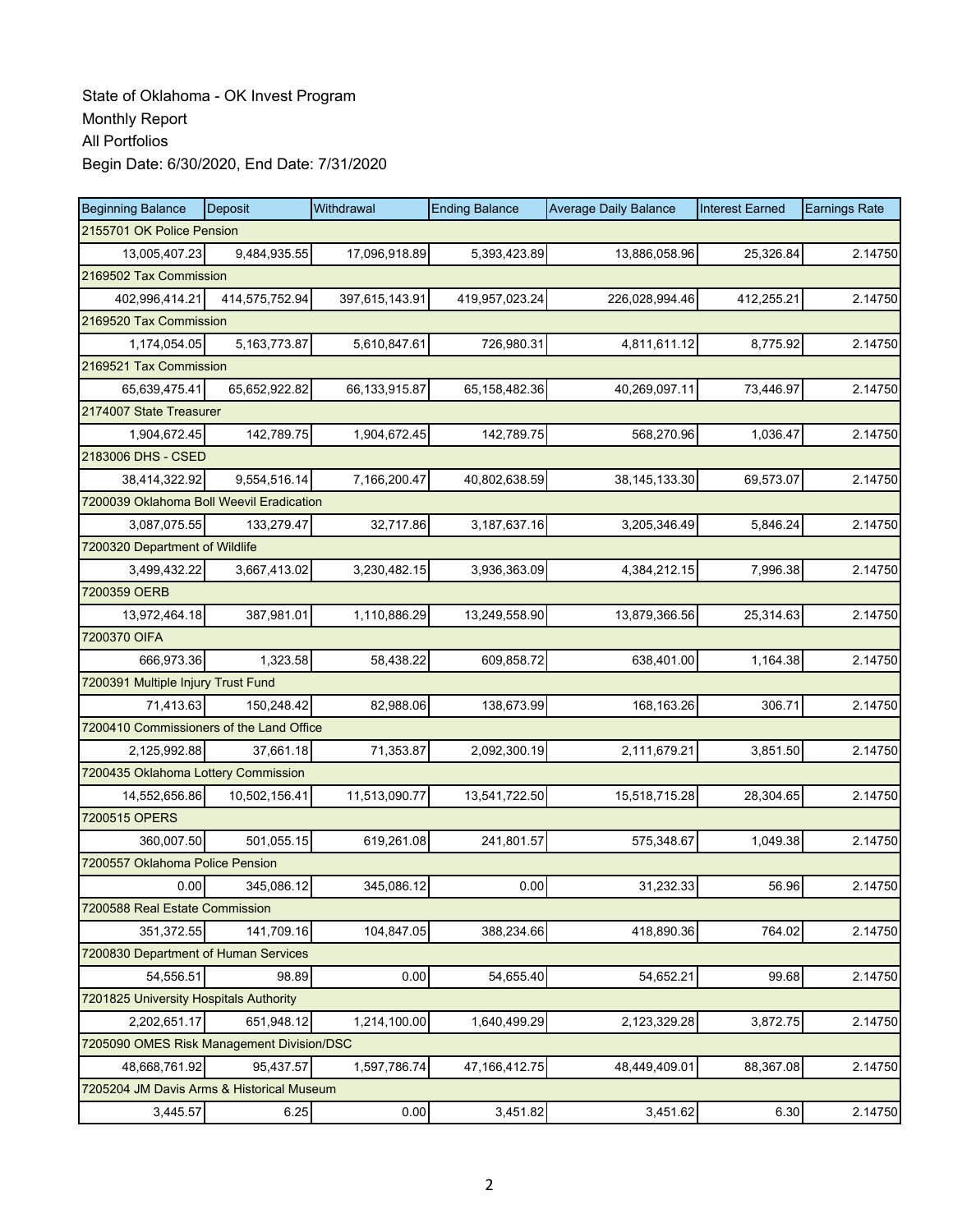| <b>Beginning Balance</b>                          | Deposit                             | Withdrawal    | <b>Ending Balance</b> | <b>Average Daily Balance</b> | <b>Interest Earned</b> | <b>Earnings Rate</b> |  |  |  |  |
|---------------------------------------------------|-------------------------------------|---------------|-----------------------|------------------------------|------------------------|----------------------|--|--|--|--|
| 7205320 Department of Wildlife                    |                                     |               |                       |                              |                        |                      |  |  |  |  |
| 798,148.25                                        | 96,645.75                           | 67,527.13     | 827,266.87            | 817,469.30                   | 1,490.99               | 2.14750              |  |  |  |  |
| 7205359 Sustaining OK Energy Resources            |                                     |               |                       |                              |                        |                      |  |  |  |  |
| 5,754,528.57                                      | 119,843.11                          | 68,419.41     | 5,805,952.27          | 5,823,023.57                 | 10,620.64              | 2.14750              |  |  |  |  |
|                                                   | 7205435 Oklahoma Lottery Commission |               |                       |                              |                        |                      |  |  |  |  |
| 170,504.53                                        | 2,474.05                            | 22,985.00     | 149,993.58            | 165,135.06                   | 301.19                 | 2.14750              |  |  |  |  |
| 7205515 OPERS                                     |                                     |               |                       |                              |                        |                      |  |  |  |  |
| 222,771.65                                        | 89,399.25                           | 155,696.27    | 156,474.63            | 205,727.99                   | 375.23                 | 2.14750              |  |  |  |  |
| 7205563 OK Bd for Private Vocational Schools      |                                     |               |                       |                              |                        |                      |  |  |  |  |
| 88,537.42                                         | 4,192.20                            | 16,836.26     | 75,893.36             | 85,095.98                    | 155.21                 | 2.14750              |  |  |  |  |
| 7205630 Oklahoma Department of Securities         |                                     |               |                       |                              |                        |                      |  |  |  |  |
| 933,718.70                                        | 12,445.52                           | 0.00          | 946,164.22            | 941,948.24                   | 1,718.02               | 2.14750              |  |  |  |  |
| 7205807 Oklahoma Health Care Authority            |                                     |               |                       |                              |                        |                      |  |  |  |  |
| 3,980,674.81                                      | 37,642,340.73                       | 39,491,349.02 | 2,131,666.52          | 14,928,028.27                | 27,227.29              | 2.14750              |  |  |  |  |
| 7210270 State Election Board                      |                                     |               |                       |                              |                        |                      |  |  |  |  |
| 4,443,820.71                                      | 8,055.49                            | 7,504.00      | 4,444,372.20          | 4,449,404.73                 | 8,115.29               | 2.14750              |  |  |  |  |
| 7210320 Department of Wildlife                    |                                     |               |                       |                              |                        |                      |  |  |  |  |
| 6,270,104.28                                      | 306,584.69                          | 191,852.60    | 6,384,836.37          | 6,310,874.13                 | 11,510.43              | 2.14750              |  |  |  |  |
| 7210350 Oklahoma Historical Society               |                                     |               |                       |                              |                        |                      |  |  |  |  |
| 28.78                                             | 0.05                                | 0.00          | 28.83                 | 28.83                        | 0.05                   | 2.14750              |  |  |  |  |
| 7210400 Office of Juvenile Affairs                |                                     |               |                       |                              |                        |                      |  |  |  |  |
| 31,133.64                                         | 56.43                               | 0.00          | 31,190.07             | 31,188.25                    | 56.88                  | 2.14750              |  |  |  |  |
| 7210410 Commissioners of the Land Office          |                                     |               |                       |                              |                        |                      |  |  |  |  |
| 7,964,320.73                                      | 14,436.33                           | 7,854,610.00  | 124,147.06            | 3, 164, 175.57               | 5,771.15               | 2.14750              |  |  |  |  |
| 7210515 OPERS                                     |                                     |               |                       |                              |                        |                      |  |  |  |  |
| 72,797.87                                         | 15,209.53                           | 0.00          | 88,007.40             | 78,749.07                    | 143.63                 | 2.14750              |  |  |  |  |
| 7210570 State Board of Licensure for Professional |                                     |               |                       |                              |                        |                      |  |  |  |  |
| 361,509.75                                        | 655.28                              | 0.00          | 362,165.03            | 362,143.89                   | 660.52                 | 2.14750              |  |  |  |  |
| 7210588 Real Estate Commission                    |                                     |               |                       |                              |                        |                      |  |  |  |  |
| 486,330.70                                        | 43,492.65                           | 7,283.88      | 522,539.47            | 517,571.47                   | 944.00                 | 2.14750              |  |  |  |  |
| 7215270 State of Oklahoma Election Board          |                                     |               |                       |                              |                        |                      |  |  |  |  |
| 10,691,938.74                                     | 9,287.65                            | 86,668.84     | 10,614,557.55         | 10,634,966.72                | 19,397.16              | 2.14750              |  |  |  |  |
| 7215320 Department of Wildlife                    |                                     |               |                       |                              |                        |                      |  |  |  |  |
| 3,542,148.92                                      | 29,102.64                           | 0.00          | 3,571,251.56          | 3,561,523.73                 | 6,495.88               | 2.14750              |  |  |  |  |
| 7215566 Tourism & Recreation Department           |                                     |               |                       |                              |                        |                      |  |  |  |  |
| 13,796,132.67                                     | 3,725,477.86                        | 1,981,895.12  | 15,539,715.41         | 14,719,107.80                | 26,846.24              | 2.14750              |  |  |  |  |
| 7215585 Department of Public Safety               |                                     |               |                       |                              |                        |                      |  |  |  |  |
| 406,470.25                                        | 790.60                              | 5,836.85      | 401,424.00            | 403,916.46                   | 736.70                 | 2.14750              |  |  |  |  |
| 7215670 JD McCarty Center                         |                                     |               |                       |                              |                        |                      |  |  |  |  |
| 879,488.53                                        | 1,596.69                            | 4,959.82      | 876,125.40            | 877,993.82                   | 1,601.38               | 2.14750              |  |  |  |  |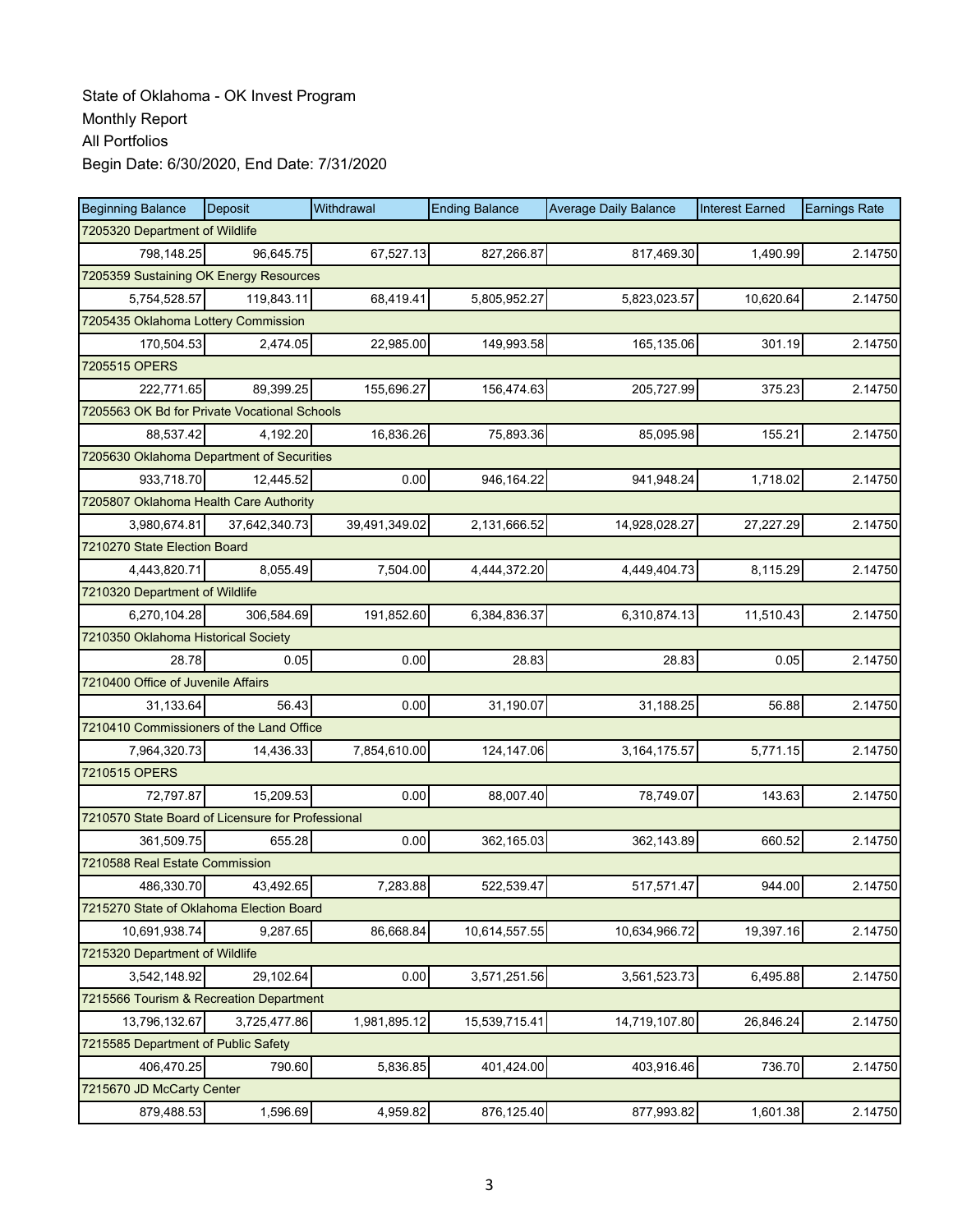| <b>Beginning Balance</b>                    | Deposit                                       | Withdrawal   | <b>Ending Balance</b> | <b>Average Daily Balance</b> | <b>Interest Earned</b> | <b>Earnings Rate</b> |  |  |  |  |
|---------------------------------------------|-----------------------------------------------|--------------|-----------------------|------------------------------|------------------------|----------------------|--|--|--|--|
| 7215825 University Hospitals Authority      |                                               |              |                       |                              |                        |                      |  |  |  |  |
| 2,256,350.30                                | 4,090.48                                      | 0.00         | 2,260,440.78          | 2,260,308.83                 | 4,122.59               | 2.14750              |  |  |  |  |
|                                             | 7216805 Department of Rehabilitation Services |              |                       |                              |                        |                      |  |  |  |  |
| 784,842.92                                  | 1,558.19                                      | 24,115.00    | 762,286.11            | 774,605.85                   | 1,412.81               | 2.14750              |  |  |  |  |
| 7220090 OSF Building Project Fund           |                                               |              |                       |                              |                        |                      |  |  |  |  |
| 0.42                                        | 0.00                                          | 0.00         | 0.42                  | 0.42                         | 0.00                   | 2.14750              |  |  |  |  |
| 7220320 Dept of Wildlife Conservation       |                                               |              |                       |                              |                        |                      |  |  |  |  |
| 4,016,310.45                                | 223,619.30                                    | 17,925.52    | 4,222,004.23          | 4, 135, 748.52               | 7,543.21               | 2.14750              |  |  |  |  |
| 7220585 Department of Public Safety         |                                               |              |                       |                              |                        |                      |  |  |  |  |
| 4,612,656.65                                | 8,394.96                                      | 43,456.44    | 4,577,595.17          | 4,598,212.19                 | 8,386.70               | 2.14750              |  |  |  |  |
| 7220830 Department of Human Services        |                                               |              |                       |                              |                        |                      |  |  |  |  |
| 13,480.59                                   | 24.44                                         | 0.00         | 13,505.03             | 13,504.24                    | 24.63                  | 2.14750              |  |  |  |  |
| 7225040 Department of Agriculture           |                                               |              |                       |                              |                        |                      |  |  |  |  |
| 368,361.70                                  | 7.576.13                                      | 5,000.00     | 370,937.83            | 369,583.76                   | 674.09                 | 2.14750              |  |  |  |  |
| 7225830 Department of Human Services        |                                               |              |                       |                              |                        |                      |  |  |  |  |
| 326,753.43                                  | 4,424.09                                      | 0.00         | 331, 177.52           | 327,430.15                   | 597.20                 | 2.14750              |  |  |  |  |
| 7230220 Oklahoma Crime Victims Compensation |                                               |              |                       |                              |                        |                      |  |  |  |  |
| 2,795,325.88                                | 398.489.17                                    | 538,527.48   | 2,655,287.57          | 2,965,446.05                 | 5,408.69               | 2.14750              |  |  |  |  |
| 7230345 Department of Transportation        |                                               |              |                       |                              |                        |                      |  |  |  |  |
| 1,289,622.50                                | 430,923.26                                    | 0.00         | 1,720,545.76          | 1,440,391.15                 | 2,627.14               | 2.14750              |  |  |  |  |
| 7230695 Tax Commission                      |                                               |              |                       |                              |                        |                      |  |  |  |  |
| 1,004,042.29                                | 1,256,601.69                                  | 1,760,643.98 | 500,000.00            | 583,275.03                   | 1,063.84               | 2.14750              |  |  |  |  |
| 7230807 Health Care Authority               |                                               |              |                       |                              |                        |                      |  |  |  |  |
| 2,464.58                                    | 7,206,727.92                                  | 6,987,071.00 | 222,121.50            | 2,187,938.39                 | 3,990.59               | 2.14750              |  |  |  |  |
| 7235605 Regents for Higher Education        |                                               |              |                       |                              |                        |                      |  |  |  |  |
| 1,496,163.61                                | 2,751,030.76                                  | 96,500.00    | 4,150,694.37          | 2,631,808.06                 | 4,800.17               | 2.14750              |  |  |  |  |
| 7240807 Health Care Authority               |                                               |              |                       |                              |                        |                      |  |  |  |  |
| 13,593,820.27                               | 24,640.51                                     | 0.00         | 13,618,460.78         | 13,617,665.92                | 24,837.32              | 2.14750              |  |  |  |  |
| 7244090 OMES Dept of Central Services       |                                               |              |                       |                              |                        |                      |  |  |  |  |
| 1,047,693.43                                | 274,340.63                                    | 383,164.80   | 938,869.26            | 851,845.41                   | 1,553.68               | 2.14750              |  |  |  |  |
| 7245807 Health Care Authority               |                                               |              |                       |                              |                        |                      |  |  |  |  |
| 16,831,478.96                               | 6,589,589.89                                  | 6,048,069.27 | 17,372,999.58         | 18,983,508.97                | 34,624.10              | 2.14750              |  |  |  |  |
| 7255090 Department of Central Services      |                                               |              |                       |                              |                        |                      |  |  |  |  |
| 1,077,965.53                                | 3,657.02                                      | 0.00         | 1,081,622.55          | 1,080,772.71                 | 1,971.23               | 2.14750              |  |  |  |  |
| 7255585 Oklahoma Dept of Public Safety      |                                               |              |                       |                              |                        |                      |  |  |  |  |
| 10,819.67                                   | 19.61                                         | 0.00         | 10,839.28             | 10,838.65                    | 19.77                  | 2.14750              |  |  |  |  |
| 7260090 OMES Risk Management Division       |                                               |              |                       |                              |                        |                      |  |  |  |  |
| 5,511,520.41                                | 10,000.04                                     | 70,085.80    | 5,451,434.65          | 5,502,201.99                 | 10,035.49              | 2.14750              |  |  |  |  |
| 7265090 Risk Management Fund                |                                               |              |                       |                              |                        |                      |  |  |  |  |
| 289,616.98                                  | 575,422.71                                    | 530,321.77   | 334,717.92            | 370,344.65                   | 675.47                 | 2.14750              |  |  |  |  |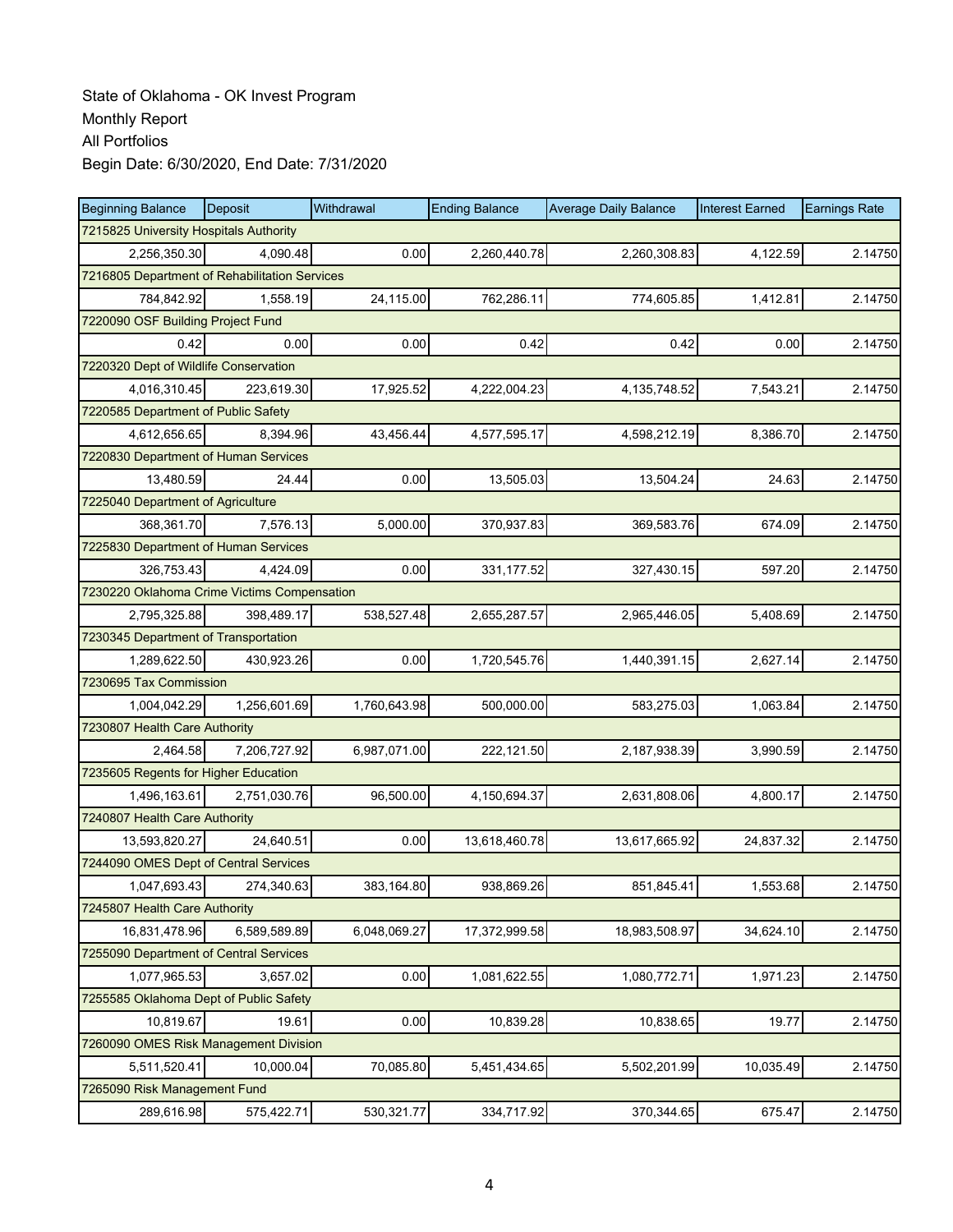| <b>Beginning Balance</b>                           | Deposit      | Withdrawal    | <b>Ending Balance</b> | <b>Average Daily Balance</b> | <b>Interest Earned</b> | <b>Earnings Rate</b> |
|----------------------------------------------------|--------------|---------------|-----------------------|------------------------------|------------------------|----------------------|
| 7275740 OST - SEED                                 |              |               |                       |                              |                        |                      |
| 29,929.07                                          | 54.95        | 549.84        | 29,434.18             | 29,822.62                    | 54.39                  | 2.14750              |
| 7280090 OMES DCS Property Distribution             |              |               |                       |                              |                        |                      |
| 787,400.19                                         | 112,973.30   | 55,236.22     | 845, 137.27           | 859,117.81                   | 1,566.95               | 2.14750              |
| 7280345 Department of Transportation               |              |               |                       |                              |                        |                      |
| 173, 162. 14                                       | 512,660.65   | 117,950.00    | 567,872.79            | 565,212.60                   | 1,030.89               | 2.14750              |
| 7285345 Department of Transportation               |              |               |                       |                              |                        |                      |
| 223,270,647.73                                     | 3,248,994.14 | 15,015,596.46 | 211,504,045.41        | 216,959,871.20               | 395,714.00             | 2.14750              |
| 7295090 Emergency & Transportation                 |              |               |                       |                              |                        |                      |
| 4,097,282.96                                       | 155,000.00   | 0.00          | 4,252,282.96          | 4,109,702.31                 | 7,495.70               | 2.14750              |
| 7296150 University of Science & Arts               |              |               |                       |                              |                        |                      |
| 40.92                                              | 0.07         | 0.00          | 40.99                 | 40.99                        | 0.07                   | 2.14750              |
| 7303000 Tobacco Litigation Escrow Fund             |              |               |                       |                              |                        |                      |
| 29,662.94                                          | 53.77        | 0.00          | 29,716.71             | 29,714.98                    | 54.20                  | 2.14750              |
| 7360566 Tourism & Recreation Department            |              |               |                       |                              |                        |                      |
| 6,552,041.69                                       | 28,097.07    | 0.00          | 6,580,138.76          | 6,569,352.89                 | 11,981.87              | 2.14750              |
| 7401105 OCIA NACEA Construction Series 2018B       |              |               |                       |                              |                        |                      |
| 10,616,056.98                                      | 20.970.79    | 935,198.00    | 9,701,829.77          | 10,395,009.87                | 18,959.50              | 2.14750              |
| 7402105 OCIA Tourism Construction Fund Series 2018 |              |               |                       |                              |                        |                      |
| 9,583,964.82                                       | 17,372.14    | 0.00          | 9,601,336.96          | 9,600,776.57                 | 17,510.90              | 2.14750              |
| 7403292 Oklahoma Department of Environmental Quali |              |               |                       |                              |                        |                      |
| 92,334.17                                          | 167.37       | 0.00          | 92,501.54             | 92,496.14                    | 168.70                 | 2.14750              |
| 7405220 District Attorneys Council                 |              |               |                       |                              |                        |                      |
| 5,856,640.54                                       | 16,833.21    | 197,848.78    | 5,675,624.97          | 5,832,512.52                 | 10,637.94              | 2.14750              |
| 7406105 OCIA Tourism Revenue Fund Series 2018A     |              |               |                       |                              |                        |                      |
| 353.16                                             | 39,942.80    | 0.00          | 40,295.96             | 1,695.87                     | 3.09                   | 2.14750              |
| 7408105 OCIA                                       |              |               |                       |                              |                        |                      |
| 4,895.34                                           | 490,230.54   | 0.00          | 495,125.88            | 179,292.07                   | 327.01                 | 2.14750              |
| 7409105 OCIA NACEA Revenue Series 2018B            |              |               |                       |                              |                        |                      |
| 237.87                                             | 173,613.70   | 0.00          | 173,851.57            | 17,077.02                    | 31.15                  | 2.14750              |
| 7410105 OCIA Capitol Repair Construction Series 20 |              |               |                       |                              |                        |                      |
| $-1,594,865.05$                                    | 1,840,939.32 | 237,515.40    | 8,558.87              | 103,477.54                   | 188.73                 | 2.14750              |
| 7411105 OCIA Capitol Repair Revenue Series 2018C   |              |               |                       |                              |                        |                      |
| 3,748.13                                           | 348.88       | 0.00          | 4,097.01              | 4,085.76                     | 7.45                   | 2.14750              |
| 7412105 OCIA                                       |              |               |                       |                              |                        |                      |
| 9,945.47                                           | 1,684.49     | 0.00          | 11,629.96             | 11,575.62                    | 21.11                  | 2.14750              |
| 7415105 OCIA DOC Construction Series 2018D         |              |               |                       |                              |                        |                      |
| 82,932,112.99                                      | 0.00         | 2,393,050.19  | 80,539,062.80         | 82,257,658.32                | 150,030.08             | 2.14750              |
| 7416000 OSF - Oil Overcharge                       |              |               |                       |                              |                        |                      |
| 288,261.43                                         | 522.51       | 0.00          | 288,783.94            | 288,767.08                   | 526.68                 | 2.14750              |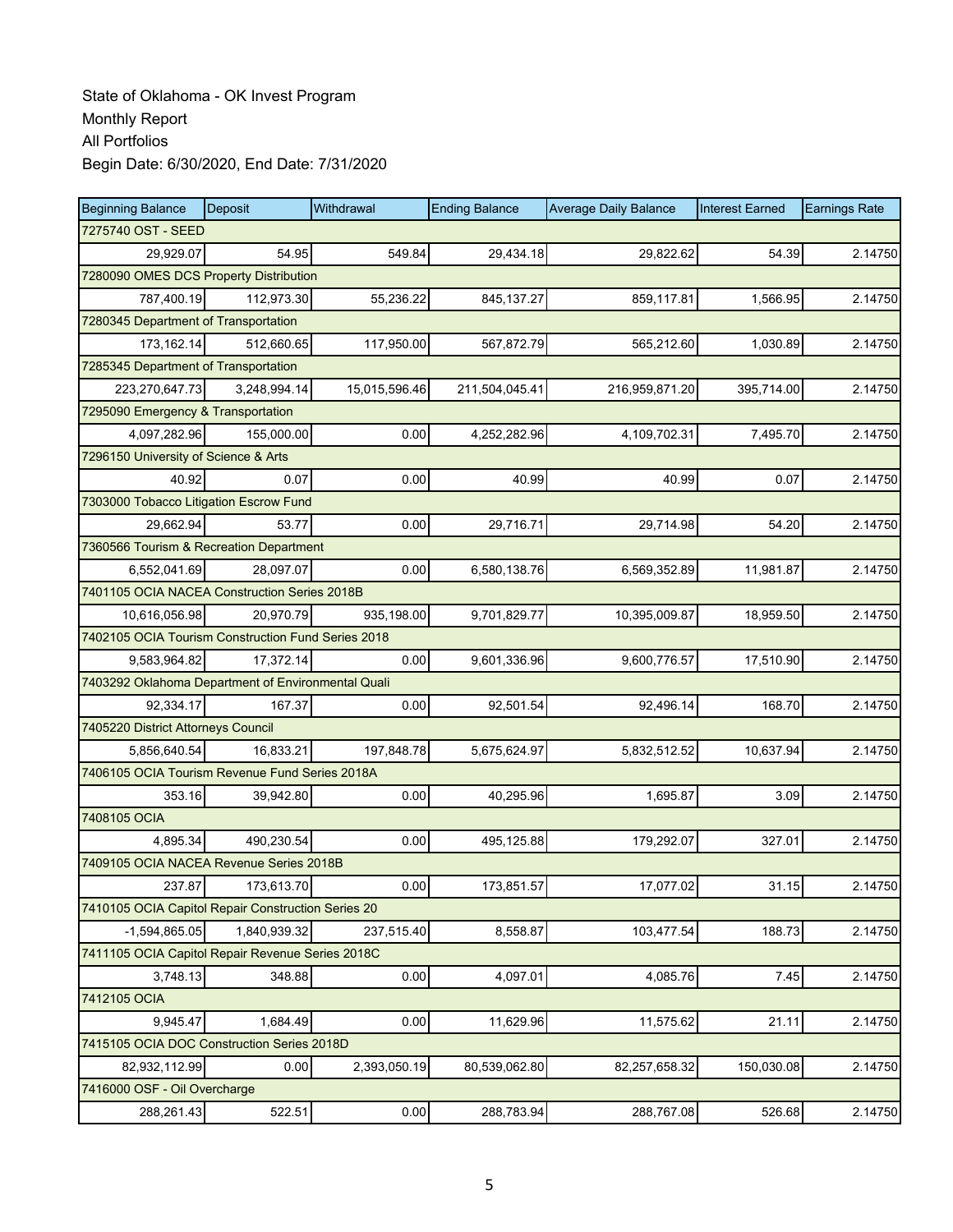| <b>Beginning Balance</b>              | <b>Deposit</b> | Withdrawal   | <b>Ending Balance</b> | <b>Average Daily Balance</b> | <b>Interest Earned</b> | <b>Earnings Rate</b> |
|---------------------------------------|----------------|--------------|-----------------------|------------------------------|------------------------|----------------------|
| 7416105 OCIA DOC Revenue Series 2018D |                |              |                       |                              |                        |                      |
| 6,879.83                              | 687,508.83     | 0.00         | 694,388.66            | 251,280.75                   | 458.31                 | 2.14750              |
| 7416160 Department of Commerce        |                |              |                       |                              |                        |                      |
| 2,951,697.24                          | 9,904.29       | 0.00         | 2,961,601.53          | 2,959,076.50                 | 5,397.07               | 2.14750              |
| 7419105 OCIA                          |                |              |                       |                              |                        |                      |
| 13,224.13                             | 1,085,026.58   | 0.00         | 1,098,250.71          | 295,054.99                   | 538.15                 | 2.14750              |
| 7420105 OCIA                          |                |              |                       |                              |                        |                      |
| 5,276,200.94                          | 9,531.35       | 0.00         | 5,285,732.29          | 5,285,424.83                 | 9,640.11               | 2.14750              |
| 7424105 OCIA                          |                |              |                       |                              |                        |                      |
| 1,432.72                              | 278.12         | 0.00         | 1,710.84              | 1,701.87                     | 3.10                   | 2.14750              |
| 7426000 OSF - Oil Overcharge          |                |              |                       |                              |                        |                      |
| 2,408,571.35                          | 4,365.84       | 0.00         | 2,412,937.19          | 2,412,796.36                 | 4,400.71               | 2.14750              |
| 7426160 Department of Commerce        |                |              |                       |                              |                        |                      |
| 13,319,563.22                         | 35,663.60      | 0.00         | 13,355,226.82         | 13,349,058.10                | 24,347.40              | 2.14750              |
| 7427105 OCIA-Revenue Series 2019B     |                |              |                       |                              |                        |                      |
| 37,676,279.37                         | 0.00           | 4,794,936.92 | 32,881,342.45         | 33,036,017.83                | 60,254.53              | 2.14750              |
| 7428105 OCIA Endowed Chairs Fund      |                |              |                       |                              |                        |                      |
| 8,707.05                              | 849.710.44     | 0.00         | 858,417.49            | 311,006.85                   | 567.25                 | 2.14750              |
| 7429105 OCIA                          |                |              |                       |                              |                        |                      |
| 1.38                                  | 0.00           | 0.00         | 1.38                  | 1.38                         | 0.00                   | 2.14750              |
| 7430010 Oklahoma State University     |                |              |                       |                              |                        |                      |
| 1,335,304.12                          | 4,410,002.65   | 4,460,099.88 | 1,285,206.89          | 2,001,464.07                 | 3,650.48               | 2.14750              |
| 7430011 Oklahoma State University     |                |              |                       |                              |                        |                      |
| 1,364,812.03                          | 1,977,469.51   | 1,672,825.05 | 1,669,456.49          | 1,641,783.75                 | 2,994.46               | 2.14750              |
| 7430012 Oklahoma State University     |                |              |                       |                              |                        |                      |
| 1,451,390.95                          | 963,797.33     | 1,053,154.56 | 1,362,033.72          | 1,608,685.39                 | 2,934.09               | 2.14750              |
| 7430013 Oklahoma State University     |                |              |                       |                              |                        |                      |
| 1,502,099.83                          | 0.00           | 341,184.98   | 1,160,914.85          | 1,400,938.68                 | 2,555.18               | 2.14750              |
| 7430014 Oklahoma State University     |                |              |                       |                              |                        |                      |
| 1,419,505.42                          | 493,466.51     | 517,512.92   | 1.395.459.01          | 1,480,049.36                 | 2,699.47               | 2.14750              |
| 7430015 Oklahoma State University     |                |              |                       |                              |                        |                      |
| 2,782,425.39                          | 497,491.66     | 166,253.76   | 3,113,663.29          | 2,916,581.20                 | 5,319.56               | 2.14750              |
| 7430016 Oklahoma State University     |                |              |                       |                              |                        |                      |
| 164,655.22                            | 298.46         | 0.00         | 164,953.68            | 164,944.05                   | 300.84                 | 2.14750              |
| 7430100 Cameron University            |                |              |                       |                              |                        |                      |
| 948,023.68                            | 104,201.73     | 209,688.80   | 842,536.61            | 895,394.75                   | 1,633.11               | 2.14750              |
| 7430420 Langston University           |                |              |                       |                              |                        |                      |
| 1,348,062.98                          | 997,339.16     | 1,708,875.64 | 636,526.50            | 523,108.87                   | 954.10                 | 2.14750              |
| 7430461 Rogers State College          |                |              |                       |                              |                        |                      |
| 1,253,689.18                          | 22,349.22      | 106,078.66   | 1,169,959.74          | 1,226,919.90                 | 2,237.78               | 2.14750              |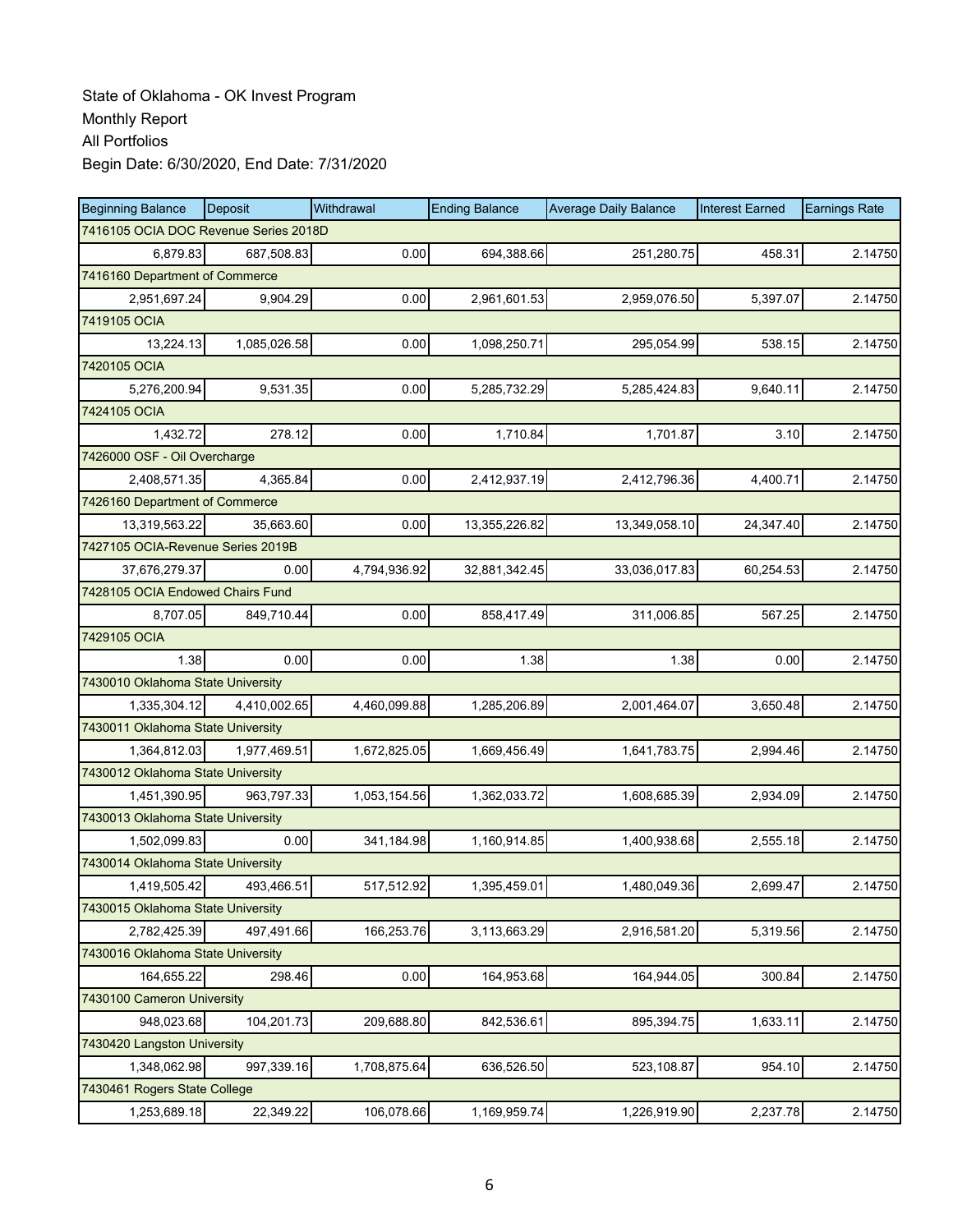| <b>Beginning Balance</b>                       | Deposit                                        | Withdrawal    | <b>Ending Balance</b> | <b>Average Daily Balance</b> | <b>Interest Earned</b> | <b>Earnings Rate</b> |  |  |  |
|------------------------------------------------|------------------------------------------------|---------------|-----------------------|------------------------------|------------------------|----------------------|--|--|--|
| 7430505 Northwestern Oklahoma State University |                                                |               |                       |                              |                        |                      |  |  |  |
| 137,671.16                                     | 139,109.03                                     | 53.478.85     | 223,301.34            | 142,104.28                   | 259.18                 | 2.14750              |  |  |  |
| 7430530 Panhandle State University             |                                                |               |                       |                              |                        |                      |  |  |  |
| 18,735.49                                      | 167,515.97                                     | 138,489.45    | 47,762.01             | 35,647.64                    | 65.02                  | 2.14750              |  |  |  |
|                                                | 7430665 Southwestern Oklahoma State University |               |                       |                              |                        |                      |  |  |  |
| 2,342,260.23                                   | 121,220.42                                     | 177,399.25    | 2,286,081.40          | 2,312,382.06                 | 4,217.56               | 2.14750              |  |  |  |
| 7430760 University of Oklahoma                 |                                                |               |                       |                              |                        |                      |  |  |  |
| 33,045,591.94                                  | 1,127,065.70                                   | 11,547,318.44 | 22,625,339.20         | 29,909,521.05                | 54,552.10              | 2.14750              |  |  |  |
| 7430770 OUHSC                                  |                                                |               |                       |                              |                        |                      |  |  |  |
| 52,242,375.46                                  | 14,160,499.69                                  | 3,978,242.11  | 62,424,633.04         | 56,237,498.12                | 102,571.80             | 2.14750              |  |  |  |
| 7430773 Oklahoma State University              |                                                |               |                       |                              |                        |                      |  |  |  |
| 1,324,027.12                                   | 1,679,972.59                                   | 1,374,105.96  | 1,629,893.75          | 1,789,054.66                 | 3,263.06               | 2.14750              |  |  |  |
| 7432105 OCIA 2009A Construction Fund           |                                                |               |                       |                              |                        |                      |  |  |  |
| 1.74                                           | 0.00                                           | 0.00          | 1.74                  | 1.74                         | 0.00                   | 2.14750              |  |  |  |
| 7434105 OCIA                                   |                                                |               |                       |                              |                        |                      |  |  |  |
| 1,232.11                                       | 121,894.45                                     | 0.00          | 123,126.56            | 31,067.40                    | 56.66                  | 2.14750              |  |  |  |
| 7436000 OSF - Oil Overcharge                   |                                                |               |                       |                              |                        |                      |  |  |  |
| 2,641.67                                       | 4.79                                           | 0.00          | 2,646.46              | 2.646.31                     | 4.83                   | 2.14750              |  |  |  |
| 7436105 OCIA                                   |                                                |               |                       |                              |                        |                      |  |  |  |
| 648.24                                         | 431,749.25                                     | 0.00          | 432,397.49            | 42,683.15                    | 77.85                  | 2.14750              |  |  |  |
| 7437105 OCIA                                   |                                                |               |                       |                              |                        |                      |  |  |  |
| 53,237,254.27                                  | 101,033.24                                     | 8,023,486.41  | 45,314,801.10         | 48,760,538.26                | 88,934.55              | 2.14750              |  |  |  |
| 7438105 OCIA                                   |                                                |               |                       |                              |                        |                      |  |  |  |
| 1,520.07                                       | 158.38                                         | 0.00          | 1,678.45              | 1,673.34                     | 3.05                   | 2.14750              |  |  |  |
| 7440105 OCIA Operations & Maintenance          |                                                |               |                       |                              |                        |                      |  |  |  |
| 9.79                                           | 0.02                                           | 0.00          | 9.81                  | 9.81                         | 0.02                   | 2.14750              |  |  |  |
| 7442105 OCIA                                   |                                                |               |                       |                              |                        |                      |  |  |  |
| 9,221.21                                       | 1,562.05                                       | 0.00          | 10,783.26             | 10,732.87                    | 19.58                  | 2.14750              |  |  |  |
| 7443105 OCIA                                   |                                                |               |                       |                              |                        |                      |  |  |  |
| 4,845.69                                       | 247,488.90                                     | 0.00          | 252,334.59            | 29,076.03                    | 53.03                  | 2.14750              |  |  |  |
| 7444835 Water Resources Board                  |                                                |               |                       |                              |                        |                      |  |  |  |
| 8,049,480.60                                   | 15,895.32                                      | 184,015.94    | 7,881,359.98          | 8,012,504.73                 | 14,614.04              | 2.14750              |  |  |  |
| 7445105 Oklahoma Capital Improvement           |                                                |               |                       |                              |                        |                      |  |  |  |
| 6,151.85                                       | 639.44                                         | 0.00          | 6,791.29              | 6,770.66                     | 12.35                  | 2.14750              |  |  |  |
| 7445835 Water Resources Board                  |                                                |               |                       |                              |                        |                      |  |  |  |
| 2,909,445.55                                   | 13,172.84                                      | 438,435.95    | 2,484,182.44          | 2,796,784.64                 | 5,101.07               | 2.14750              |  |  |  |
| 7446105 Capital Improvement Authority          |                                                |               |                       |                              |                        |                      |  |  |  |
| 392,384.22                                     | 711.25                                         | 128,974.00    | 264,121.47            | 330,665.75                   | 603.10                 | 2.14750              |  |  |  |
| 7447105 OCIA                                   |                                                |               |                       |                              |                        |                      |  |  |  |
| 1,130.38                                       | 461,206.03                                     | 0.00          | 462,336.41            | 45,914.49                    | 83.74                  | 2.14750              |  |  |  |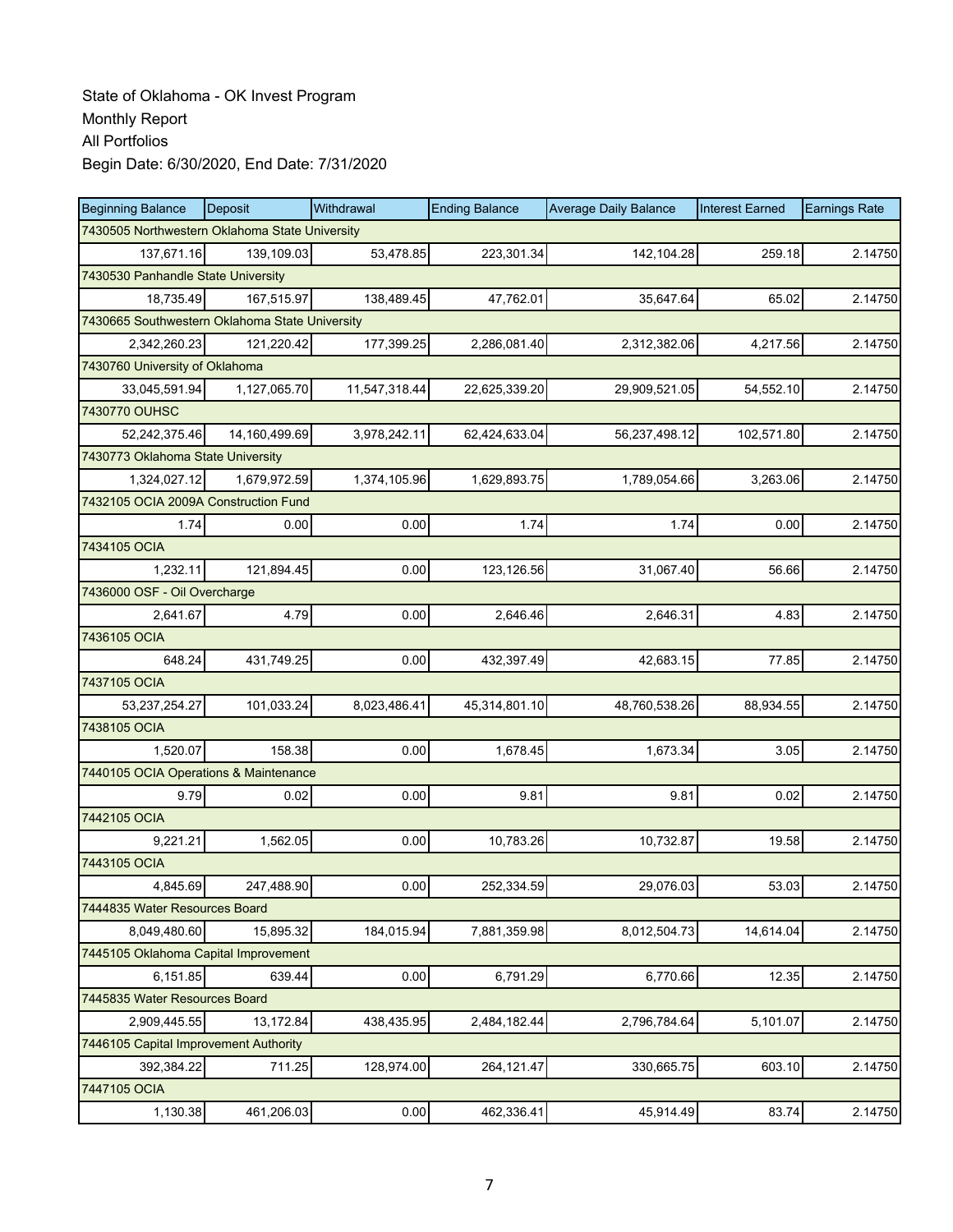| <b>Beginning Balance</b>                 | Deposit   | Withdrawal   | <b>Ending Balance</b> | <b>Average Daily Balance</b> | <b>Interest Earned</b> | <b>Earnings Rate</b> |
|------------------------------------------|-----------|--------------|-----------------------|------------------------------|------------------------|----------------------|
| 7448105 OCIA                             |           |              |                       |                              |                        |                      |
| 441.30                                   | 0.80      | 0.00         | 442.10                | 442.07                       | 0.81                   | 2.14750              |
| 7449105 OCIA                             |           |              |                       |                              |                        |                      |
| 4.71                                     | 0.01      | 0.00         | 4.72                  | 4.72                         | 0.01                   | 2.14750              |
| 7455105 OCIA                             |           |              |                       |                              |                        |                      |
| 2,709.51                                 | 281.65    | 0.00         | 2,991.16              | 2,982.07                     | 5.44                   | 2.14750              |
| 7455160 Department of Commerce           |           |              |                       |                              |                        |                      |
| 67,335.21                                | 59,248.36 | 0.00         | 126,583.57            | 97,017.29                    | 176.95                 | 2.14750              |
| 7460100 Cameron University               |           |              |                       |                              |                        |                      |
| 1,418,674.35                             | 2,580.97  | 2,300.00     | 1,418,955.32          | 1,420,430.13                 | 2,590.73               | 2.14750              |
| 7460760 University of Oklahoma           |           |              |                       |                              |                        |                      |
| 166,867.32                               | 302.47    | 0.00         | 167,169.79            | 167,160.03                   | 304.88                 | 2.14750              |
| 7462105 OK Capital Improvement Authority |           |              |                       |                              |                        |                      |
| 3,900.53                                 | 660.65    | 0.00         | 4,561.18              | 4,539.87                     | 8.28                   | 2.14750              |
| 7464105 OCIA                             |           |              |                       |                              |                        |                      |
| 19,091,697.98                            | 32,749.14 | 951,677.47   | 18,172,769.65         | 18,768,062.42                | 34,231.15              | 2.14750              |
| 7470010 Oklahoma State University        |           |              |                       |                              |                        |                      |
| 2,025,523.32                             | 47.403.72 | 351,405.74   | 1,721,521.30          | 1,972,103.01                 | 3,596.93               | 2.14750              |
| 7470014 Oklahoma State University        |           |              |                       |                              |                        |                      |
| 0.00                                     | 8,477.91  | 8,477.87     | 0.04                  | 1,914.40                     | 3.49                   | 2.14750              |
| 7471835 Water Resources Board            |           |              |                       |                              |                        |                      |
| 1,145,213.70                             | 4,625.84  | 72,875.00    | 1,076,964.54          | 1,090,426.61                 | 1,988.83               | 2.14750              |
| 7472835 Water Resources Board            |           |              |                       |                              |                        |                      |
| 35,877,776.37                            | 89,125.23 | 2,336,140.87 | 33,630,760.73         | 34,987,837.85                | 63,814.46              | 2.14750              |
| 7473835 Water Resources Board            |           |              |                       |                              |                        |                      |
| 14,651,405.21                            | 36,089.91 | 6,064,625.26 | 8,622,869.86          | 12,027,468.99                | 21,936.95              | 2.14750              |
| 7475750 Tulsa Community College          |           |              |                       |                              |                        |                      |
| 5,926.70                                 | 10.74     | 0.00         | 5,937.44              | 5,937.09                     | 10.83                  | 2.14750              |
| 7476760 University of Oklahoma           |           |              |                       |                              |                        |                      |
| 12,633,353.25                            | 23,423.90 | 0.00         | 12,656,777.15         | 12,656,021.54                | 23,083.37              | 2.14750              |
| 7479010 Oklahoma State University        |           |              |                       |                              |                        |                      |
| 29,526,093.58                            | 56,593.18 | 2,614,717.15 | 26,967,969.61         | 29,065,270.97                | 53,012.27              | 2.14750              |
| 7481633 Oklahoma City Community College  |           |              |                       |                              |                        |                      |
| 0.03                                     | 0.00      | 0.00         | 0.03                  | 0.03                         | 0.00                   | 2.14750              |
| 7482105 OCIA                             |           |              |                       |                              |                        |                      |
| 9,889.54                                 | 1,674.97  | 0.00         | 11,564.51             | 11,510.48                    | 20.99                  | 2.14750              |
| 7483633 OCCC 2010 Bond                   |           |              |                       |                              |                        |                      |
| 0.06                                     | 0.00      | 0.00         | 0.06                  | 0.06                         | 0.00                   | 2.14750              |
| 7485010 Oklahoma State University        |           |              |                       |                              |                        |                      |
| 1,018,607.76                             | 1,850.95  | 503,907.06   | 516,551.65            | 823,573.73                   | 1,502.12               | 2.14750              |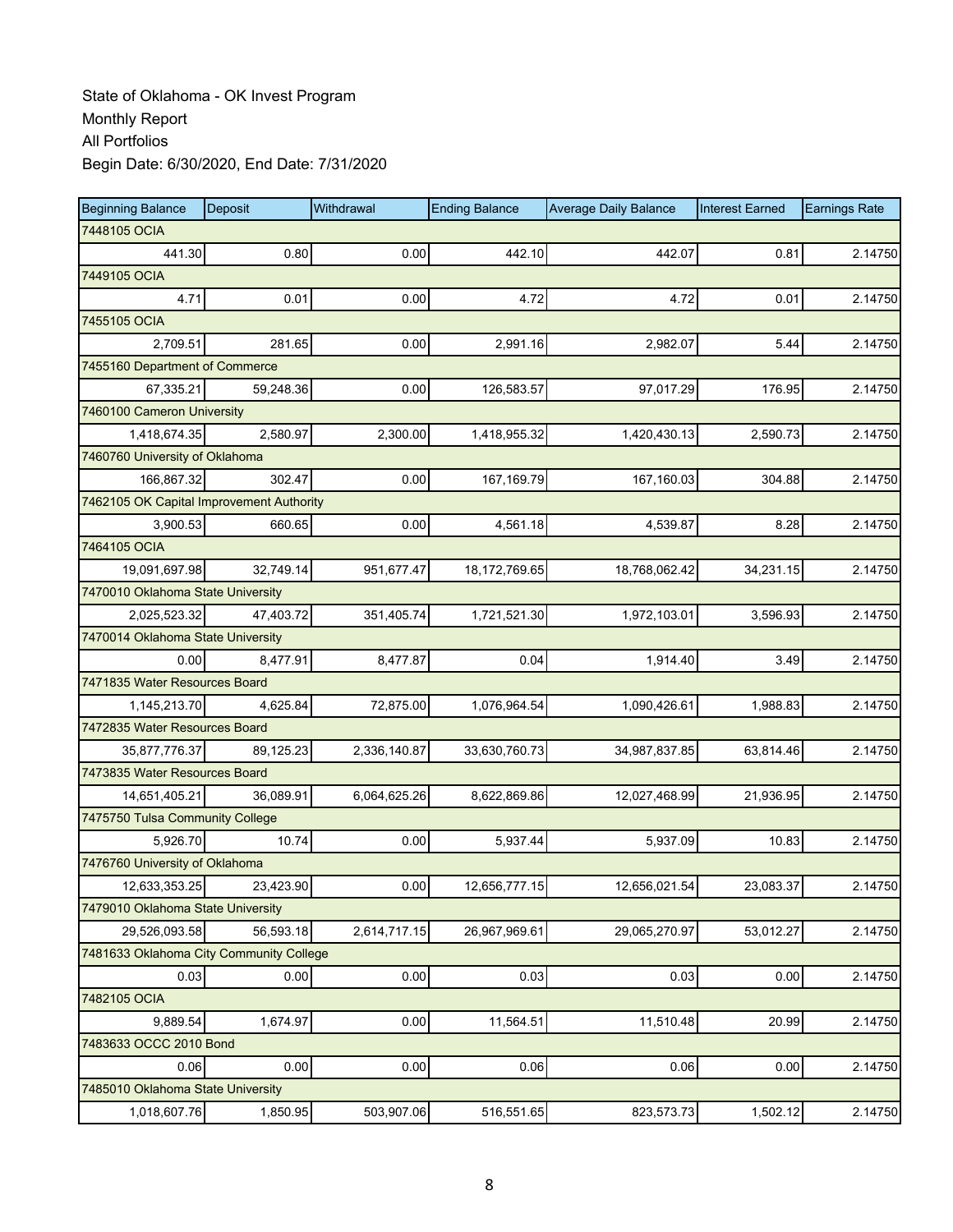| <b>Beginning Balance</b>                 | Deposit      | Withdrawal | <b>Ending Balance</b> | <b>Average Daily Balance</b> | <b>Interest Earned</b> | <b>Earnings Rate</b> |
|------------------------------------------|--------------|------------|-----------------------|------------------------------|------------------------|----------------------|
| 7486010 Oklahoma State University        |              |            |                       |                              |                        |                      |
| 79.252.87                                | 53.540.14    | 122,048.31 | 10,744.70             | 61,163.34                    | 111.56                 | 2.14750              |
| 7487010 Oklahoma State University        |              |            |                       |                              |                        |                      |
| 1,055,439.89                             | 3,438.61     | 25,215.39  | 1,033,663.11          | 1,046,257.98                 | 1,908.27               | 2.14750              |
| 7488010 Oklahoma State University        |              |            |                       |                              |                        |                      |
| 2,260,793.50                             | 4,097.97     | 134,941.96 | 2,129,949.51          | 2,212,523.68                 | 4,035.43               | 2.14750              |
| 7488105 OCIA                             |              |            |                       |                              |                        |                      |
| 451.98                                   | 1,354.42     | 0.00       | 1,806.40              | 944.29                       | 1.72                   | 2.14750              |
| 7489105 OCIA                             |              |            |                       |                              |                        |                      |
| 2,564.17                                 | 473.09       | 0.00       | 3,037.26              | 3,022.00                     | 5.51                   | 2.14750              |
| 7490010Oklahoma State University         |              |            |                       |                              |                        |                      |
| 47,250.00                                | 39.97        | 0.00       | 47,289.97             | 47,288.68                    | 86.25                  | 2.14750              |
| 7490015Oklahoma State University         |              |            |                       |                              |                        |                      |
| 12,560.54                                | 6.83         | 7,949.00   | 4,618.37              | 11,285.05                    | 20.58                  | 2.14750              |
| 7490270 Oklahoma State Election Board    |              |            |                       |                              |                        |                      |
| 2,730,486.00                             | 4,949.66     | 116,774.78 | 2,618,660.88          | 2,707,775.33                 | 4,938.72               | 2.14750              |
| 7490760 University of Oklahoma           |              |            |                       |                              |                        |                      |
| 4,679,181.84                             | 857,251.54   | 0.00       | 5,536,433.38          | 5,316,844.62                 | 9,697.41               | 2.14750              |
| 7490773Oklahoma State University         |              |            |                       |                              |                        |                      |
| 68,483.58                                | 58.09        | 0.00       | 68,541.67             | 68,539.80                    | 125.01                 | 2.14750              |
| 7491220 District Attorneys Council       |              |            |                       |                              |                        |                      |
| 7,720,568.61                             | 14,020.61    | 433,026.08 | 7,301,563.14          | 7,608,508.81                 | 13,877.19              | 2.14750              |
| 7510410 Commissioners of the Land Office |              |            |                       |                              |                        |                      |
| 1,032,663.06                             | 10,239.97    | 97,041.66  | 945,861.37            | 984,221.95                   | 1,795.13               | 2.14750              |
| 7511410 Commissioners of the Land Office |              |            |                       |                              |                        |                      |
| 0.00                                     | 6,718,872.71 | 425,035.31 | 6,293,837.40          | 2,491,167.42                 | 4,543.65               | 2.14750              |
| 7518410 Commissioners of the Land Office |              |            |                       |                              |                        |                      |
| 769,971.68                               | 0.00         | 6,075.00   | 763,896.68            | 767,162.81                   | 1,399.23               | 2.14750              |
| 7519410 Commissioners of the Land Office |              |            |                       |                              |                        |                      |
| 1,041,272.87                             | 0.00         | 37,287.50  | 1.003.985.37          | 1,026,839.00                 | 1,872.86               | 2.14750              |
| 7600010 Oklahoma State University        |              |            |                       |                              |                        |                      |
| 4,680,856.62                             | 525,918.88   | 424,088.78 | 4,782,686.72          | 4,676,574.68                 | 8,529.62               | 2.14750              |
| 7600100 Cameron University               |              |            |                       |                              |                        |                      |
| 1,046,120.63                             | 65,736.36    | 110,610.46 | 1,001,246.53          | 1,022,789.66                 | 1,865.47               | 2.14750              |
| 7600120 University of Central Oklahoma   |              |            |                       |                              |                        |                      |
| 2,919,995.88                             | 69,129.76    | 174,195.57 | 2,814,930.07          | 2,823,856.62                 | 5,150.44               | 2.14750              |
| 7600150 University of Science & Arts     |              |            |                       |                              |                        |                      |
| 1,232,537.27                             | 66,073.62    | 69,993.42  | 1,228,617.47          | 1,205,408.02                 | 2,198.55               | 2.14750              |
| 7600230 East Central University          |              |            |                       |                              |                        |                      |
| 1,392,200.77                             | 66,362.12    | 36,293.47  | 1,422,269.42          | 1,414,900.21                 | 2,580.64               | 2.14750              |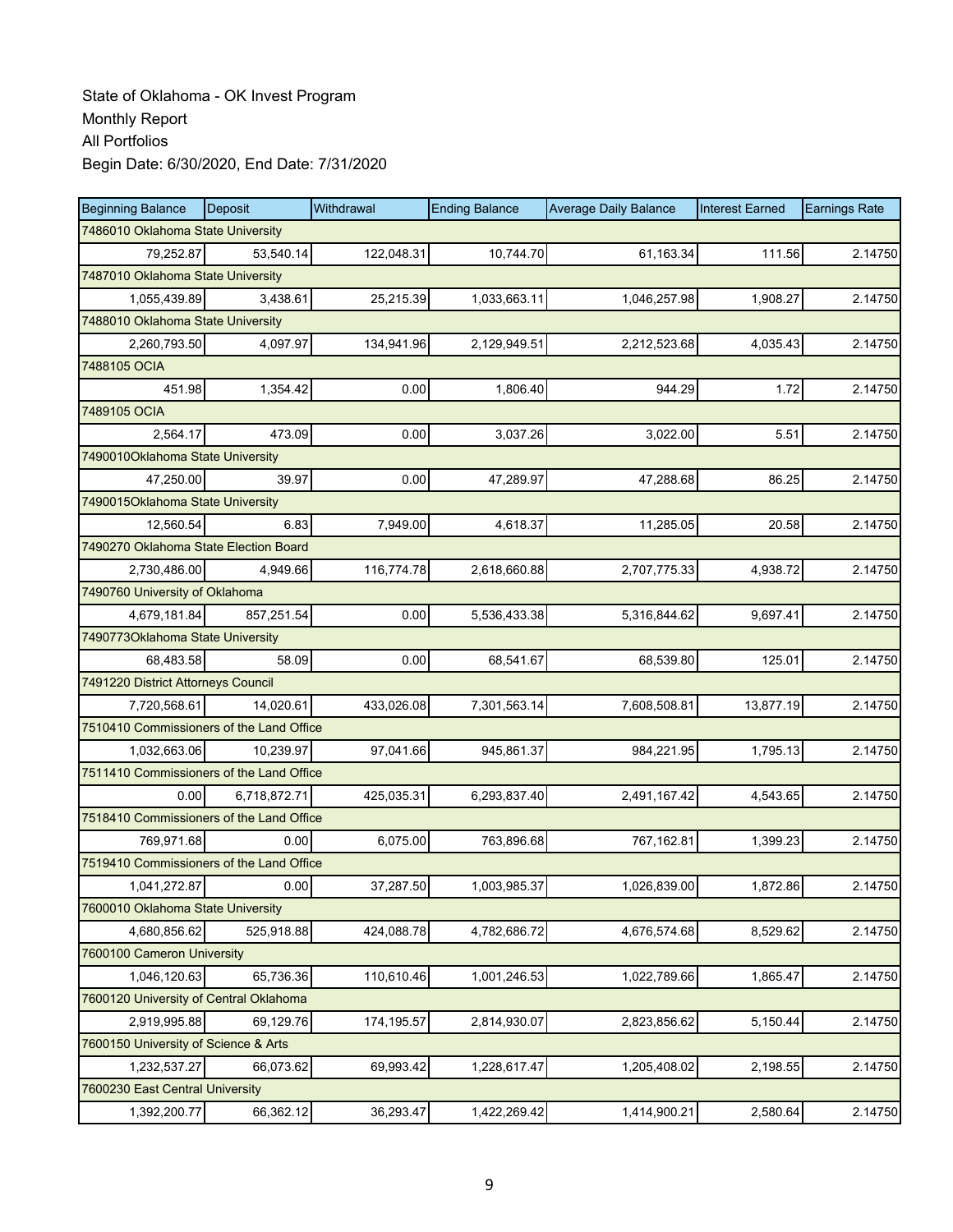| <b>Beginning Balance</b>                       | Deposit    | Withdrawal | <b>Ending Balance</b> | <b>Average Daily Balance</b> | <b>Interest Earned</b> | <b>Earnings Rate</b> |  |  |  |
|------------------------------------------------|------------|------------|-----------------------|------------------------------|------------------------|----------------------|--|--|--|
| 7600420 Langston University                    |            |            |                       |                              |                        |                      |  |  |  |
| 2,217,226.15                                   | 61,549.18  | 0.00       | 2,278,775.33          | 2,241,527.10                 | 4,088.33               | 2.14750              |  |  |  |
| 7600485 Northeastern State University          |            |            |                       |                              |                        |                      |  |  |  |
| 2,426,996.63                                   | 58,370.11  | 61,933.35  | 2,423,433.39          | 2,428,168.47                 | 4,428.75               | 2.14750              |  |  |  |
| 7600490 Northern Oklahoma College              |            |            |                       |                              |                        |                      |  |  |  |
| 1,430,954.72                                   | 60,050.85  | 0.00       | 1,491,005.57          | 1,453,805.67                 | 2,651.60               | 2.14750              |  |  |  |
| 7600505 Northwestern Oklahoma State University |            |            |                       |                              |                        |                      |  |  |  |
| 1,922,593.56                                   | 67,392.85  | 10,922.62  | 1,979,063.79          | 1,945,350.89                 | 3,548.13               | 2.14750              |  |  |  |
| 7600530 Panhandle State University             |            |            |                       |                              |                        |                      |  |  |  |
| 223,607.80                                     | 78,597.67  | 0.00       | 302,205.47            | 260,951.86                   | 475.95                 | 2.14750              |  |  |  |
| 7600660 Southeastern Oklahoma State Unversity  |            |            |                       |                              |                        |                      |  |  |  |
| 65,597.85                                      | 63,995.87  | 51,325.85  | 78,267.87             | 85,037.54                    | 155.10                 | 2.14750              |  |  |  |
| 7600665 Southwestern Oklahoma State University |            |            |                       |                              |                        |                      |  |  |  |
| 2,435,431.47                                   | 68,592.05  | 17,591.14  | 2,486,432.38          | 2,454,880.09                 | 4,477.47               | 2.14750              |  |  |  |
| 7600760 University of Oklahoma                 |            |            |                       |                              |                        |                      |  |  |  |
| 1,838,671.75                                   | 520,558.52 | 0.00       | 2,359,230.27          | 2,025,071.87                 | 3.693.54               | 2.14750              |  |  |  |
| 7650010 Oklahoma State University              |            |            |                       |                              |                        |                      |  |  |  |
| 3,802,065.26                                   | 154,264.34 | 4,778.56   | 3,951,551.04          | 3,859,285.24                 | 7,038.97               | 2.14750              |  |  |  |
| 7650100 Cameron University                     |            |            |                       |                              |                        |                      |  |  |  |
| 583,267.32                                     | 26,261.97  | 0.00       | 609,529.29            | 593,208.77                   | 1,081.96               | 2.14750              |  |  |  |
| 7650120 University of Central Oklahoma         |            |            |                       |                              |                        |                      |  |  |  |
| 1,394,876.99                                   | 27,774.39  | 0.00       | 1,422,651.38          | 1,406,282.08                 | 2,564.92               | 2.14750              |  |  |  |
| 7650150 University of Science & Arts           |            |            |                       |                              |                        |                      |  |  |  |
| 488,632.62                                     | 41,122.94  | 77,153.00  | 452,602.56            | 473,522.59                   | 863.66                 | 2.14750              |  |  |  |
| 7650230 East Central University                |            |            |                       |                              |                        |                      |  |  |  |
| 1,551,140.36                                   | 28,995.17  | 36,012.62  | 1,544,122.91          | 1,557,685.70                 | 2,841.07               | 2.14750              |  |  |  |
| 7650420 Langston University                    |            |            |                       |                              |                        |                      |  |  |  |
| 1,280,449.48                                   | 127,317.68 | 0.00       | 1,407,767.16          | 1,327,038.65                 | 2,420.39               | 2.14750              |  |  |  |
| 7650485 Northeastern State University          |            |            |                       |                              |                        |                      |  |  |  |
| 752,652.32                                     | 41,941.81  | 2,910.00   | 791,684.13            | 777,130.41                   | 1,417.41               | 2.14750              |  |  |  |
| 7650490 Northern Oklahoma College              |            |            |                       |                              |                        |                      |  |  |  |
| 1,776,999.59                                   | 100,516.22 | 214,634.47 | 1,662,881.34          | 1,719,275.86                 | 3,135.79               | 2.14750              |  |  |  |
| 7650505 Northwestern Oklahoma State University |            |            |                       |                              |                        |                      |  |  |  |
| 760,641.43                                     | 15,083.49  | 0.00       | 775,724.92            | 766,847.25                   | 1,398.66               | 2.14750              |  |  |  |
| 7650530 Panhandle State University             |            |            |                       |                              |                        |                      |  |  |  |
| 69,269.81                                      | 11,153.80  | 20,163.78  | 60,259.83             | 73,266.18                    | 133.63                 | 2.14750              |  |  |  |
| 7650660 Southeastern Oklahoma State Unversity  |            |            |                       |                              |                        |                      |  |  |  |
| 36,278.14                                      | 25,273.79  | 58,318.23  | 3,233.70              | 41,500.83                    | 75.69                  | 2.14750              |  |  |  |
| 7650665 Southwestern Oklahoma State University |            |            |                       |                              |                        |                      |  |  |  |
| 814,954.53                                     | 26,648.00  | 20,801.40  | 820,801.13            | 810,384.49                   | 1,478.06               | 2.14750              |  |  |  |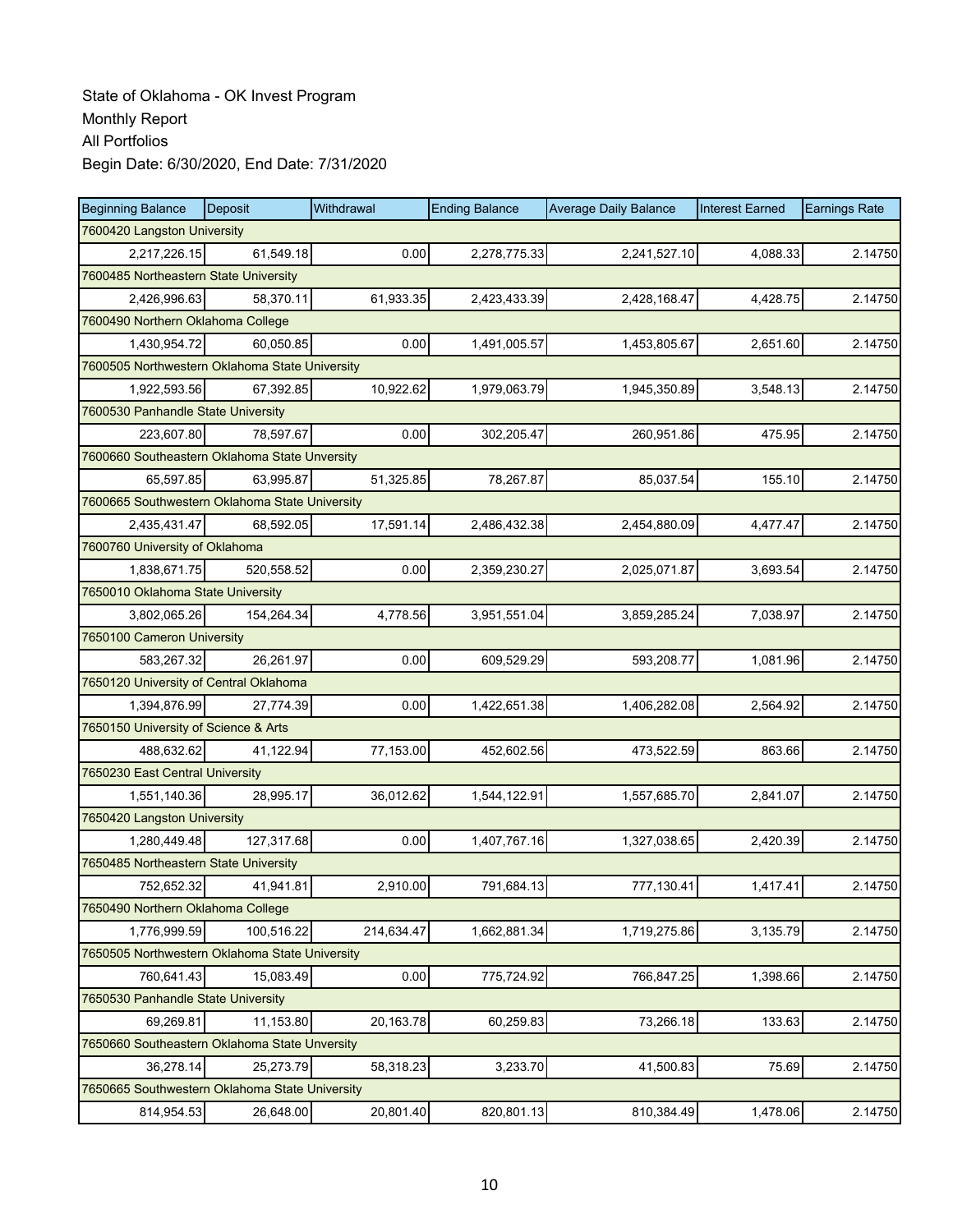| <b>Beginning Balance</b>                        | Deposit        | Withdrawal    | <b>Ending Balance</b> | <b>Average Daily Balance</b> | <b>Interest Earned</b> | <b>Earnings Rate</b> |  |  |
|-------------------------------------------------|----------------|---------------|-----------------------|------------------------------|------------------------|----------------------|--|--|
| 7650760 University of Oklahoma                  |                |               |                       |                              |                        |                      |  |  |
| 1,291,862.46                                    | 296,619.91     | 0.00          | 1,588,482.37          | 1,398,119.79                 | 2,550.04               | 2.14750              |  |  |
| 7700040 Department of Agriculture               |                |               |                       |                              |                        |                      |  |  |
| 10,925,449.55                                   | 19,803.57      | 0.00          | 10,945,253.12         | 10,944,614.30                | 19,961.93              | 2.14750              |  |  |
| 7700041 Western Oklahoma State College          |                |               |                       |                              |                        |                      |  |  |
| 844, 163. 35                                    | 533,182.20     | 210,563.14    | 1,166,782.41          | 1,175,618.55                 | 2,144.22               | 2.14750              |  |  |
| 7700131 Department of Corrections               |                |               |                       |                              |                        |                      |  |  |
| 18,970,676.42                                   | 1,610,667.07   | 1,466,739.34  | 19,114,604.15         | 18,851,626.11                | 34,383.56              | 2.14750              |  |  |
| 7700240 Eastern Oklahoma State College          |                |               |                       |                              |                        |                      |  |  |
| 562,726.22                                      | 93,721.83      | 166,585.56    | 489,862.49            | 537,914.46                   | 981.10                 | 2.14750              |  |  |
| 7700340 State Health Department                 |                |               |                       |                              |                        |                      |  |  |
| 129,251.92                                      | 1,810,761.95   | 1,922,902.86  | 17,111.01             | 506,485.74                   | 923.78                 | 2.14750              |  |  |
| 7700461 Rogers State College                    |                |               |                       |                              |                        |                      |  |  |
| 5,262,993.04                                    | 388,734.15     | 688,428.38    | 4,963,298.81          | 5,089,963.01                 | 9,283.60               | 2.14750              |  |  |
| 7700490 Northern Oklahoma College               |                |               |                       |                              |                        |                      |  |  |
| 2,289,337.20                                    | 1,323,549.77   | 574,087.03    | 3,038,799.94          | 2,736,994.88                 | 4,992.02               | 2.14750              |  |  |
| 7700606 Ardmore Higher Education Center         |                |               |                       |                              |                        |                      |  |  |
| 216,262.63                                      | 395.27         | 3,018.51      | 213,639.39            | 215,421.14                   | 392.91                 | 2.14750              |  |  |
| 7700633 Oklahoma City Community College         |                |               |                       |                              |                        |                      |  |  |
| 6,646,037.86                                    | 5, 123, 057.24 | 1,156,656.75  | 10,612,438.35         | 9,146,559.12                 | 16,682.45              | 2.14750              |  |  |
| 7700660 Southeastern Oklahoma State University  |                |               |                       |                              |                        |                      |  |  |
| 5,576,506.83                                    | 2,662,660.71   | 4,782,626.48  | 3,456,541.06          | 4,380,462.60                 | 7,989.54               | 2.14750              |  |  |
| 7700760 University of Oklahoma                  |                |               |                       |                              |                        |                      |  |  |
| 82,551,390.78                                   | 5,231,606.79   | 31,084,197.29 | 56,698,800.28         | 71,970,012.71                | 131,266.40             | 2.14750              |  |  |
| 7700830 Department of Human Services            |                |               |                       |                              |                        |                      |  |  |
| 1,819,923.33                                    | 576,327.14     | 244,109.37    | 2,152,141.10          | 1,922,832.24                 | 3,507.06               | 2.14750              |  |  |
| 7701010 Oklahoma State University               |                |               |                       |                              |                        |                      |  |  |
| 5,274,538.81                                    | 25,984,115.23  | 28,713,838.04 | 2,544,816.00          | 10,367,163.29                | 18,908.71              | 2.14750              |  |  |
| 7701091 Building Bond Commission Administrative |                |               |                       |                              |                        |                      |  |  |
| 3.10                                            | 0.01           | 0.00          | 3.11                  | 3.11                         | 0.01                   | 2.14750              |  |  |
| 7701150 University of Science & Arts            |                |               |                       |                              |                        |                      |  |  |
| 2,541,508.24                                    | 219,004.18     | 530,945.17    | 2,229,567.25          | 2,240,978.61                 | 4,087.33               | 2.14750              |  |  |
| 7701165 Connors State College                   |                |               |                       |                              |                        |                      |  |  |
| 712,743.80                                      | 1,127.00       | 147, 193. 73  | 566,677.07            | 661,455.92                   | 1,206.43               | 2.14750              |  |  |
| 7701400 Office of Juvenile Affairs              |                |               |                       |                              |                        |                      |  |  |
| 14,084.99                                       | 14,124.35      | 18,702.26     | 9,507.08              | 11,909.09                    | 21.72                  | 2.14750              |  |  |
| 7701480 Northeasten Oklahoma A&M College        |                |               |                       |                              |                        |                      |  |  |
| 526,334.99                                      | 140.00         | 314,762.50    | 211,712.49            | 418,718.01                   | 763.70                 | 2.14750              |  |  |
| 7701605 Regents for Higher Education            |                |               |                       |                              |                        |                      |  |  |
| 32,563,669.82                                   | 661,725.71     | 543,435.95    | 32,681,959.58         | 32,370,576.19                | 59,040.83              | 2.14750              |  |  |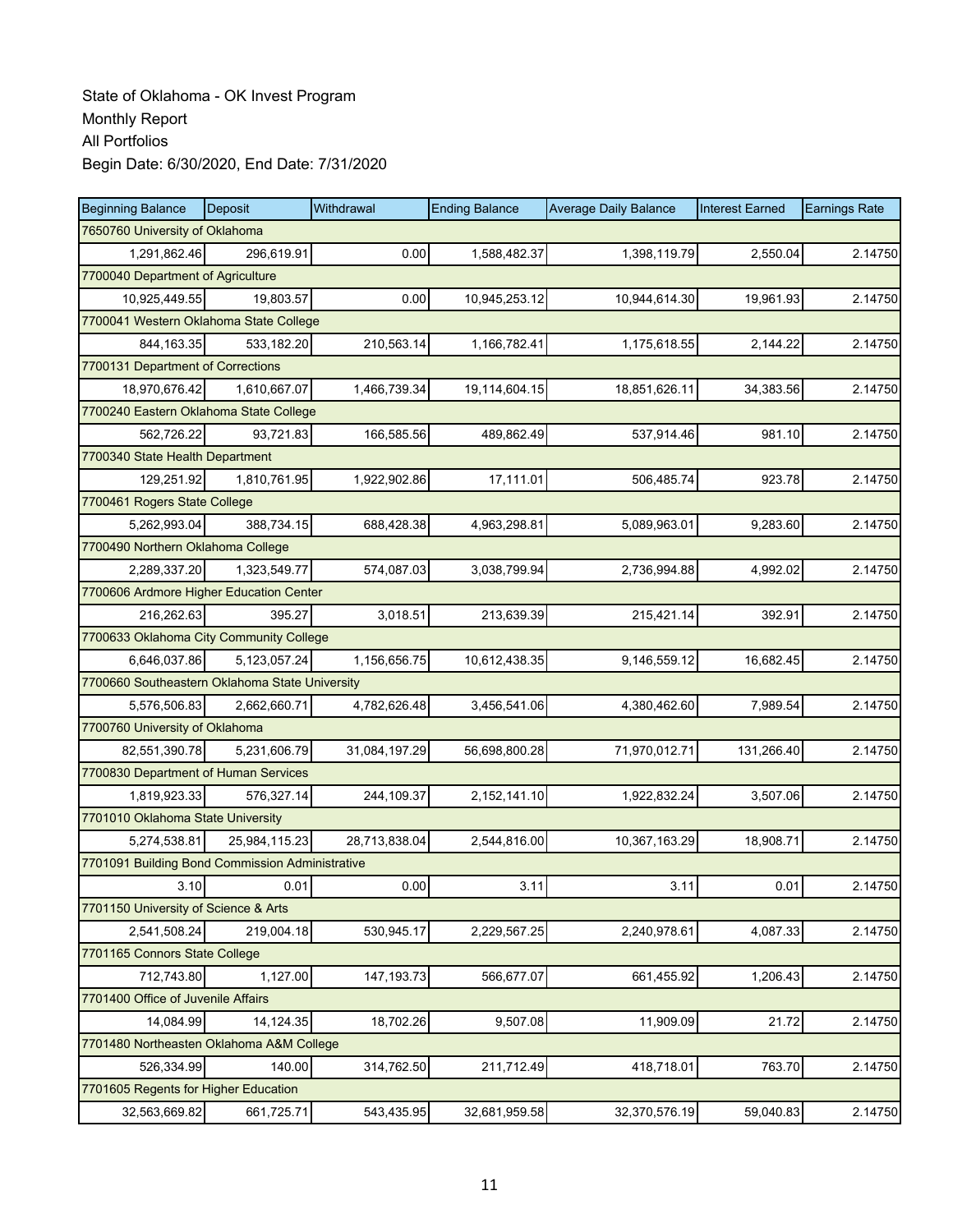| <b>Beginning Balance</b>                       | Deposit       | Withdrawal    | <b>Ending Balance</b> | <b>Average Daily Balance</b> | <b>Interest Earned</b> | <b>Earnings Rate</b> |
|------------------------------------------------|---------------|---------------|-----------------------|------------------------------|------------------------|----------------------|
| 7701650 Department of Veteran Affairs          |               |               |                       |                              |                        |                      |
| 546,602.30                                     | 182,420.69    | 182,118.66    | 546,904.33            | 566,062.43                   | 1,032.44               | 2.14750              |
| 7701770 OUHSC                                  |               |               |                       |                              |                        |                      |
| 492,770,507.07                                 | 55,837,624.10 | 40,074,289.49 | 508,533,841.68        | 510,205,476.58               | 930,565.87             | 2.14750              |
| 7701805 Department of Rehabilitation Services  |               |               |                       |                              |                        |                      |
| 162,632.43                                     | 430.41        | 1,163.33      | 161,899.51            | 162,582.57                   | 296.54                 | 2.14750              |
| 7701865 Workers Compensation Commission        |               |               |                       |                              |                        |                      |
| 6,773,420.24                                   | 12,488.91     | 2,983.24      | 6,782,925.91          | 6,783,288.58                 | 12,372.07              | 2.14750              |
| 7702120 University of Central Oklahoma         |               |               |                       |                              |                        |                      |
| 14,500,510.15                                  | 966,854.44    | 1,099,817.71  | 14,367,546.88         | 14,540,529.04                | 26,520.53              | 2.14750              |
| 7702650 Department of Veteran Affairs          |               |               |                       |                              |                        |                      |
| 546,374.06                                     | 151,436.75    | 176,096.21    | 521,714.60            | 551,828.19                   | 1,006.48               | 2.14750              |
| 7703650 Department of Veteran Affairs          |               |               |                       |                              |                        |                      |
| 536,531.53                                     | 154,912.00    | 166,517.60    | 524,925.93            | 547,337.97                   | 998.29                 | 2.14750              |
| 7704120 University of Central Oklahoma         |               |               |                       |                              |                        |                      |
| 288,522.74                                     | 639,222.54    | 650,639.83    | 277,105.45            | 284,253.59                   | 518.45                 | 2.14750              |
| 7704650 Department of Veteran Affairs          |               |               |                       |                              |                        |                      |
| 533.933.88                                     | 166,712.53    | 196,941.55    | 503,704.86            | 537,388.21                   | 980.14                 | 2.14750              |
| 7704865 Workers Compensation Commission        |               |               |                       |                              |                        |                      |
| 21,687.28                                      | 39.31         | 0.00          | 21,726.59             | 21,725.32                    | 39.62                  | 2.14750              |
| 7705505 Northwestern Oklahoma State University |               |               |                       |                              |                        |                      |
| 1,081,955.90                                   | 556,751.30    | 207,573.28    | 1,431,133.92          | 1,111,088.80                 | 2,026.52               | 2.14750              |
| 7705650 Department of Veteran Affairs          |               |               |                       |                              |                        |                      |
| 716,276.25                                     | 118,008.01    | 65,897.99     | 768,386.27            | 769,508.08                   | 1,403.51               | 2.14750              |
| 7705675 Self Insurance Guaranty Fund           |               |               |                       |                              |                        |                      |
| 1,539,314.08                                   | 3,970.01      | 23,089.31     | 1,520,194.78          | 1,534,231.37                 | 2,798.29               | 2.14750              |
| 7705865 Workers Compensation Commission        |               |               |                       |                              |                        |                      |
| 37,573.17                                      | 68.11         | 0.00          | 37,641.28             | 37,639.08                    | 68.65                  | 2.14750              |
| 7706452 CMHC, Rep payee account                |               |               |                       |                              |                        |                      |
| 8,333.71                                       | 15.11         | 0.00          | 8,348.82              | 8,348.33                     | 15.23                  | 2.14750              |
| 7706650 Department of Veteran Affairs          |               |               |                       |                              |                        |                      |
| 167,625.98                                     | 58,777.78     | 65,979.95     | 160,423.81            | 162,858.61                   | 297.04                 | 2.14750              |
| 7706750 Tulsa Community College                |               |               |                       |                              |                        |                      |
| 1,222,453.01                                   | 196.00        | 522,944.16    | 699,704.85            | 1,011,056.40                 | 1,844.07               | 2.14750              |
| 7706865 OK Workers Comp Commission             |               |               |                       |                              |                        |                      |
| 338,297.70                                     | 613.21        | 0.00          | 338,910.91            | 338,891.13                   | 618.10                 | 2.14750              |
| 7707452 CMHC, Rep payee account                |               |               |                       |                              |                        |                      |
| 111,202.04                                     | 33,941.15     | 33,000.25     | 112,142.94            | 121,539.73                   | 221.68                 | 2.14750              |
| 7707605 Regents for Higher Education           |               |               |                       |                              |                        |                      |
| 7,310,416.93                                   | 2,107,304.84  | 4,084,364.59  | 5,333,357.18          | 6,228,571.59                 | 11,360.32              | 2.14750              |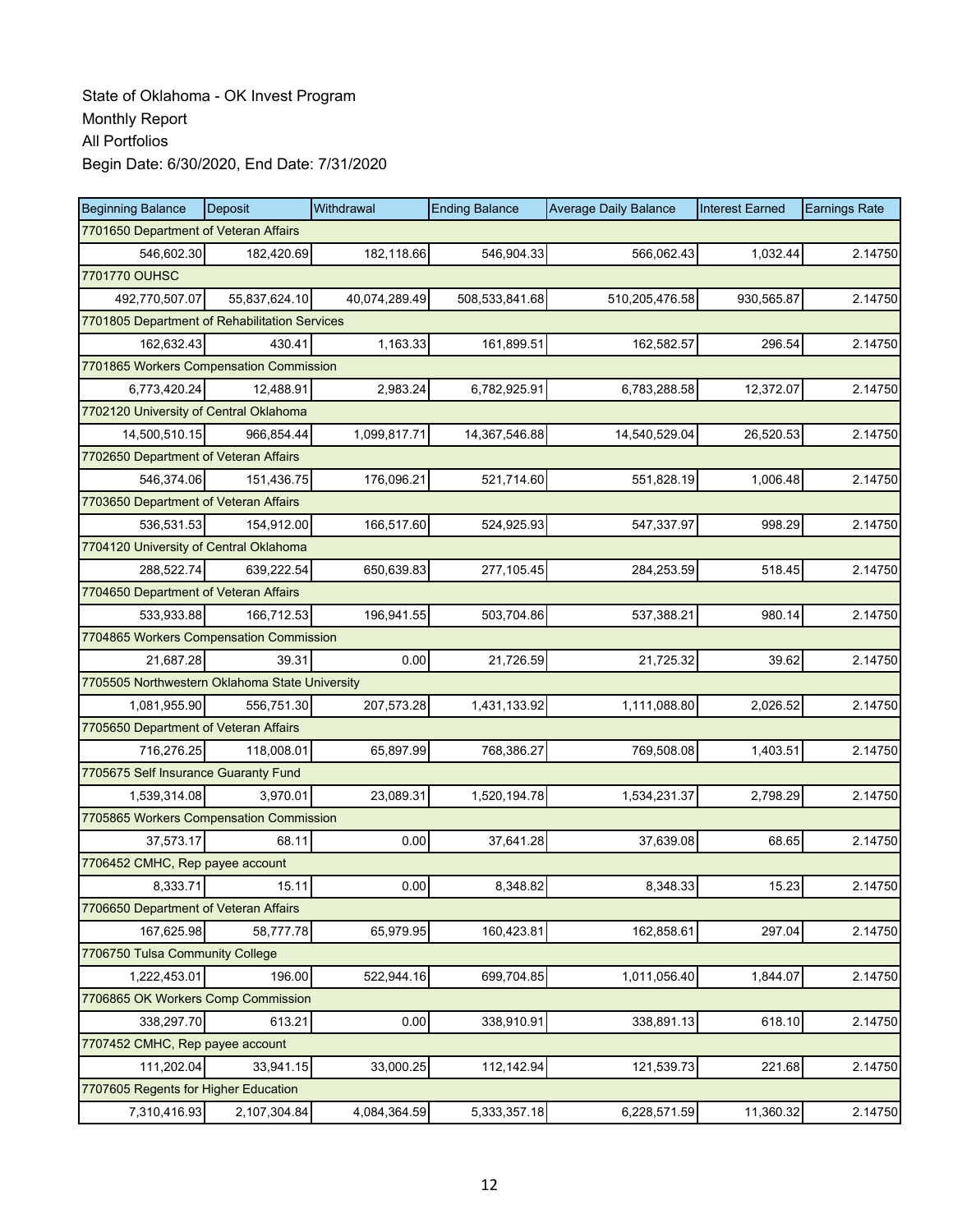| <b>Beginning Balance</b>                     | Deposit                           | Withdrawal   | <b>Ending Balance</b> | <b>Average Daily Balance</b> | <b>Interest Earned</b> | <b>Earnings Rate</b> |  |  |
|----------------------------------------------|-----------------------------------|--------------|-----------------------|------------------------------|------------------------|----------------------|--|--|
| 7707650 Department of Veteran Affairs        |                                   |              |                       |                              |                        |                      |  |  |
| 338,868.70                                   | 69,759.65                         | 87,611.11    | 321,017.24            | 336,529.92                   | 613.80                 | 2.14750              |  |  |
| 7707865 OK Workers Comp Commission           |                                   |              |                       |                              |                        |                      |  |  |
| 74,182.33                                    | 134.46                            | 0.00         | 74,316.79             | 74,312.45                    | 135.54                 | 2.14750              |  |  |
|                                              | 7708108 Carl Albert State College |              |                       |                              |                        |                      |  |  |
| 6,661,600.53                                 | 366,502.39                        | 315,276.04   | 6,712,826.88          | 6,713,838.82                 | 12,245.40              | 2.14750              |  |  |
| 7708605 Regents for Higher Education         |                                   |              |                       |                              |                        |                      |  |  |
| 44,579.97                                    | 86.71                             | 4,725.00     | 39,941.68             | 43,901.79                    | 80.07                  | 2.14750              |  |  |
| 7709605 Regents for Higher Education         |                                   |              |                       |                              |                        |                      |  |  |
| 1,223,190.14                                 | 2,040,184.16                      | 0.00         | 3,263,374.30          | 1,957,015.20                 | 3,569.41               | 2.14750              |  |  |
| 7710350 Oklahoma Historical Society          |                                   |              |                       |                              |                        |                      |  |  |
| 1,275,891.50                                 | 2,312.71                          | 0.00         | 1,278,204.21          | 1,278,129.61                 | 2,331.19               | 2.14750              |  |  |
| 7710452 Oklahoma Department of Mental Health |                                   |              |                       |                              |                        |                      |  |  |
| 1,641,142.82                                 | 3,182.43                          | 37,792.57    | 1,606,532.68          | 1,623,473.90                 | 2,961.06               | 2.14750              |  |  |
| 7710605 Regents for Higher Education         |                                   |              |                       |                              |                        |                      |  |  |
| 1,977,014.65                                 | 179,794.77                        | 0.00         | 2,156,809.42          | 2,055,369.30                 | 3,748.80               | 2.14750              |  |  |
| 7711185 Corporation Commission               |                                   |              |                       |                              |                        |                      |  |  |
| 75,923,358.17                                | 2,724,318.61                      | 1,338,001.82 | 77,309,674.96         | 75,278,385.01                | 137,300.56             | 2.14750              |  |  |
| 7711420 Langston University                  |                                   |              |                       |                              |                        |                      |  |  |
| 443,848.09                                   | 199,757.95                        | 604,697.46   | 38,908.58             | 287,374.58                   | 524.14                 | 2.14750              |  |  |
| 7711452 Griffin Memorial Hospital Rep Payee  |                                   |              |                       |                              |                        |                      |  |  |
| 88,048.37                                    | 696.68                            | 126.44       | 88,618.61             | 88,208.19                    | 160.88                 | 2.14750              |  |  |
| 7711605 Regents for Higher Education         |                                   |              |                       |                              |                        |                      |  |  |
| 791,103.30                                   | 1,433.97                          | 0.00         | 792,537.27            | 792,491.01                   | 1,445.43               | 2.14750              |  |  |
| 7712605 Regents for Higher Education         |                                   |              |                       |                              |                        |                      |  |  |
| 141,690.52                                   | 256.40                            | 0.00         | 141,946.92            | 141,938.65                   | 258.88                 | 2.14750              |  |  |
| 7713605 Regents for Higher Education         |                                   |              |                       |                              |                        |                      |  |  |
| 64,296,542.13                                | 114,696.63                        | 0.00         | 64,411,238.76         | 64,407,538.87                | 117,473.17             | 2.14750              |  |  |
| 7714605 Regents for Higher Education         |                                   |              |                       |                              |                        |                      |  |  |
| 13,359,075.58                                | 151,741.97                        | 50,000.00    | 13,460,817.55         | 13,438,640.65                | 24,510.79              | 2.14750              |  |  |
| 7715605 Regents for Higher Education         |                                   |              |                       |                              |                        |                      |  |  |
| 484,903.91                                   | 878.95                            | 0.00         | 485,782.86            | 485,754.51                   | 885.97                 | 2.14750              |  |  |
| 7718605 Regents for Higher Education         |                                   |              |                       |                              |                        |                      |  |  |
| 8,243,907.11                                 | 2,460,747.76                      | 1,193,093.59 | 9,511,561.28          | 8,891,764.24                 | 16,217.73              | 2.14750              |  |  |
| 7719605 Regents for Higher Education         |                                   |              |                       |                              |                        |                      |  |  |
| 37,497.11                                    | 67.95                             | 0.00         | 37,565.06             | 37,562.87                    | 68.51                  | 2.14750              |  |  |
| 7723623 Seminole State College               |                                   |              |                       |                              |                        |                      |  |  |
| 949,160.72                                   | 262,392.28                        | 372,444.51   | 839,108.49            | 918,158.64                   | 1,674.63               | 2.14750              |  |  |
| 7725100 Cameron University                   |                                   |              |                       |                              |                        |                      |  |  |
| 2,733,903.96                                 | 1,462,287.92                      | 381,503.04   | 3,814,688.84          | 3,709,723.39                 | 6,766.18               | 2.14750              |  |  |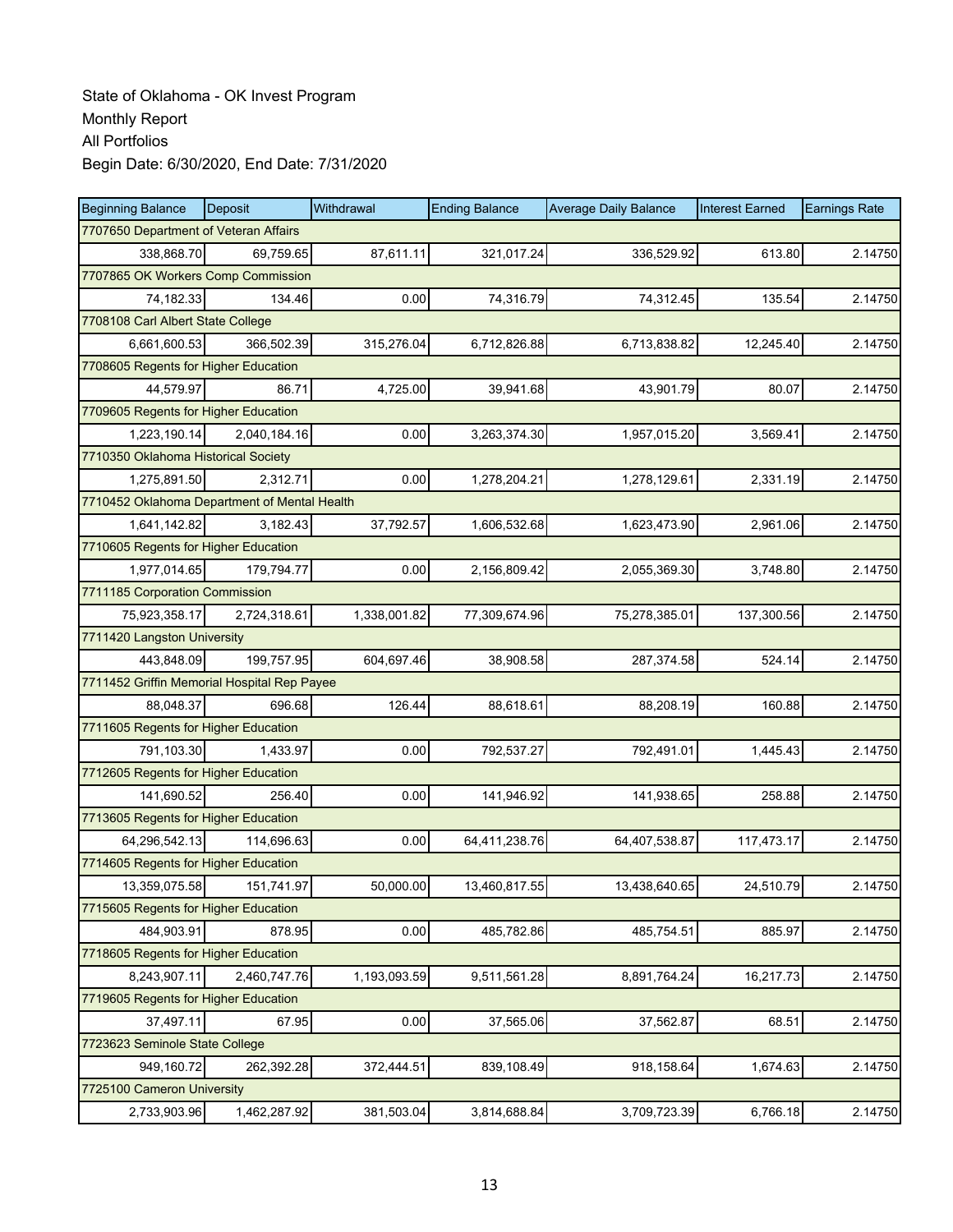| <b>Beginning Balance</b>                       | Deposit      | Withdrawal   | <b>Ending Balance</b> | <b>Average Daily Balance</b> | <b>Interest Earned</b> | <b>Earnings Rate</b> |  |
|------------------------------------------------|--------------|--------------|-----------------------|------------------------------|------------------------|----------------------|--|
| 7730230 East Central University                |              |              |                       |                              |                        |                      |  |
| 10,665,177.03                                  | 589,485.66   | 511,810.92   | 10,742,851.77         | 10,744,384.48                | 19,596.73              | 2.14750              |  |
| 7730830 Department of Human Services           |              |              |                       |                              |                        |                      |  |
| 298,223.71                                     | 538.32       | 0.00         | 298,762.03            | 298,744.66                   | 544.88                 | 2.14750              |  |
| 7740605 Regents for Higher Education           |              |              |                       |                              |                        |                      |  |
| 17,221,749.09                                  | 1,857,776.43 | 2,700,274.58 | 16,379,250.94         | 17,268,442.43                | 31,495.98              | 2.14750              |  |
| 7741241 Redlands Community College             |              |              |                       |                              |                        |                      |  |
| 1,550,510.86                                   | 240,634.69   | 193,575.38   | 1,597,570.17          | 1,658,594.13                 | 3,025.12               | 2.14750              |  |
| 7745605 Regents for Higher Education           |              |              |                       |                              |                        |                      |  |
| 44,195.13                                      | 571,759.22   | 0.00         | 615,954.35            | 258,412.57                   | 471.32                 | 2.14750              |  |
| 7747470 Murray State College                   |              |              |                       |                              |                        |                      |  |
| 4,750,812.01                                   | 2,944,222.11 | 742,362.88   | 6,952,671.24          | 7,191,365.17                 | 13,116.36              | 2.14750              |  |
| 7750350 Oklahoma Historical Society            |              |              |                       |                              |                        |                      |  |
| 1,060,753.46                                   | 14,040.94    | 36,339.99    | 1,038,454.41          | 1,050,677.15                 | 1,916.33               | 2.14750              |  |
| 7750531 Rose State College                     |              |              |                       |                              |                        |                      |  |
| 12, 142, 865. 43                               | 681,442.10   | 491,748.05   | 12,332,559.48         | 12,346,532.67                | 22,518.89              | 2.14750              |  |
| 7751485 Northeastern State University          |              |              |                       |                              |                        |                      |  |
| 19,653,452.32                                  | 1,880,432.93 | 2,413,407.32 | 19,120,477.93         | 19,396,419.64                | 35,377.21              | 2.14750              |  |
| 7752485 Northeastern State University          |              |              |                       |                              |                        |                      |  |
| 2,903,605.77                                   | 5,263.15     | 9,135.61     | 2,899,733.31          | 2,899,563.53                 | 5,288.53               | 2.14750              |  |
| 7765665 Southwestern Oklahoma State University |              |              |                       |                              |                        |                      |  |
| 7,896,654.56                                   | 9.800.94     | 919,555.50   | 6,986,900.00          | 7,601,377.98                 | 13,864.18              | 2.14750              |  |
| 7790041 Western Oklahoma State University      |              |              |                       |                              |                        |                      |  |
| 32,741.75                                      | 47,306.40    | 49,998.88    | 30,049.27             | 49,848.88                    | 90.92                  | 2.14750              |  |
| 7790230 East Central University                |              |              |                       |                              |                        |                      |  |
| 249,195.51                                     | 308,038.00   | 251,806.58   | 305,426.93            | 234,826.80                   | 428.30                 | 2.14750              |  |
| 7790241 Redlands Community College             |              |              |                       |                              |                        |                      |  |
| 167,634.27                                     | 1,495.15     | 48,470.07    | 120,659.35            | 148,729.42                   | 271.27                 | 2.14750              |  |
| 7790470 Murray State College                   |              |              |                       |                              |                        |                      |  |
| 12,716.60                                      | 89,640.15    | 0.00         | 102,356.75            | 79,260.31                    | 144.56                 | 2.14750              |  |
| 7790485 Northeastern State University          |              |              |                       |                              |                        |                      |  |
| 2,204,436.29                                   | 647,161.97   | 408,433.13   | 2,443,165.13          | 2,174,924.29                 | 3,966.85               | 2.14750              |  |
| 7790490 Northern Oklahoma College              |              |              |                       |                              |                        |                      |  |
| 609,311.72                                     | 462,431.68   | 105,295.28   | 966,448.12            | 803,600.11                   | 1,465.69               | 2.14750              |  |
| 7790660 Southeastern State University          |              |              |                       |                              |                        |                      |  |
| 74,301.21                                      | 290,520.73   | 352,994.83   | 11,827.11             | 97,755.54                    | 178.30                 | 2.14750              |  |
| 7790665 Southwestern Oklahoma State University |              |              |                       |                              |                        |                      |  |
| 286,184.49                                     | 378,603.74   | 274,327.04   | 390,461.19            | 485,337.17                   | 885.21                 | 2.14750              |  |
| 7805370 OIFA                                   |              |              |                       |                              |                        |                      |  |
| 105.71                                         | 0.19         | 0.00         | 105.90                | 105.89                       | 0.19                   | 2.14750              |  |